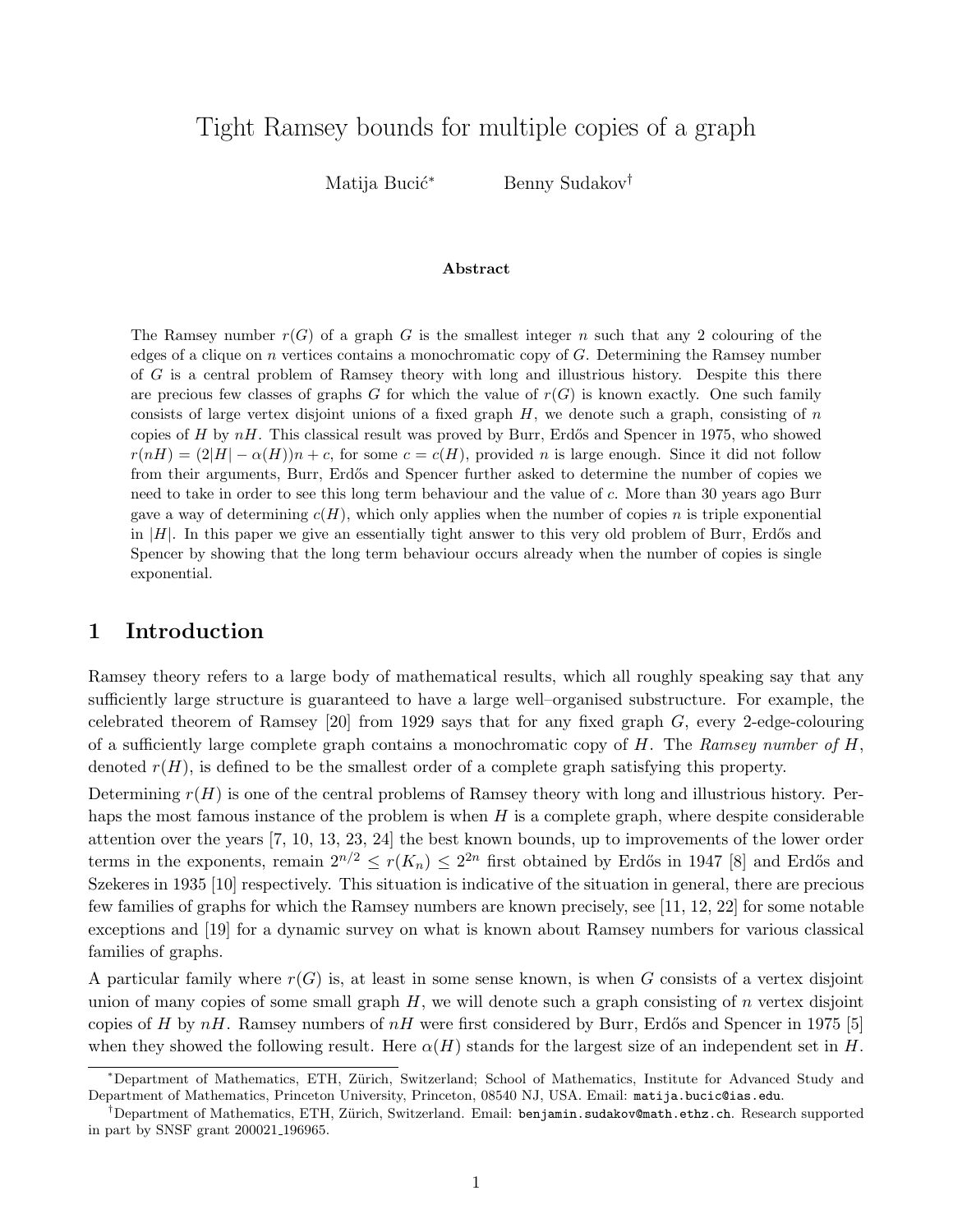**Theorem 1** ([\[5\]](#page-16-3)). For any graph H without isolated vertices there is a constant  $c = c(H)$  and  $n_0$  such that if  $n \geq n_0$ 

$$
r(nH) = (2|H| - \alpha(H))n + c.
$$

While this result on one hand offers quite a precise understanding on how the answer behaves, on the other hand already Burr, Erd˝os and Spencer pointed out two major deficiencies of their result. The first one is that their argument provides no way of actually computing the constant  $c(H)$  and only provides them with a double exponential upper bound in  $k = |H|$  on  $c(H)$ . The second one is that apart from knowing it is finite they obtain no bound on  $n_0$ , whatsoever. They naturally asked for the situation here to be remedied.

This led to a slew of results which determined or estimated both c and  $n_0$  for a number of natural but specific families of graphs, see Section 5.13 of [\[19\]](#page-17-7) for a survey of what is known. Perhaps the most well-known of these special cases is the problem of determining  $r(nK_3)$ , in which case the answer is 5n provided  $n \geq 3$  so  $c(K_3) = 0$  and one may already take  $n_0 = 3$ .

We will be interested in the original, general problem of Burr, Erdős and Spencer. Here, the state of the art was due to Burr [\[2\]](#page-16-4) who, more than 30 years ago, gave an indirect, but finite, way of computing  $c(H)$  settling in a sense the first of the above mentioned deficiencies of Theorem [1.](#page-0-0) He also obtained a bound on when the transition to the long term behaviour occurs, namely he showed one may take  $n_0$ to be only triple exponential in  $k = |H|$ . Taking into account the fact that in most known special cases this transition occurs very quickly he mentioned it would be very desirable to show something of the sort happens in general as well. Our main result establishes precisely such a result, giving an essentially tight answer to the second problem of Burr, Erd˝os and Spencer from their 1975 paper.

<span id="page-1-0"></span>**Theorem 2.** For any k-vertex graph H without isolated vertices there is a constant  $c = c(H)$  and  $n_0 = 2^{O(k)}$  such that if  $n \geq n_0$  then

$$
r(nH) = (2|H| - \alpha(H))n + c.
$$

Our approach allows for a similar, slightly cumbersome, way of determining  $c(H)$  as that of Burr. Due to this we postpone further discussion of this to Section [4.2](#page-7-0) and will only illustrate here with a particularly nice example.

<span id="page-1-1"></span>**Theorem 3.** For  $n \geq 2^{O(k)}$  we have

$$
r(nK_k) = (2k - 1)n + r(K_{k-1}) - 2.
$$

This example also serves to illustrate that our Theorem [2](#page-1-0) is essentially tight, namely if  $n$  is subexponential the standard bounds, mentioned above, on Ramsey numbers  $r(K_k)$  tells us that there are infinitely many values of k for which the RHS of the above expression is smaller than  $r(K_k)$  so we might not be able to find even a singe copy of  $K_k$  let alone n of them. It is quite likely that this should hold for all k but estimating the difference between  $r(K_{k-1})$  and  $r(K_k)$  and showing one is at least a constant factor larger than the other for all k is an old open problem in Ramsey theory [\[4\]](#page-16-5).

Our second result concerns an asymmetric Ramsey problem of an arbitrary graph  $G$  against  $nH$ . In more generality  $r(G, H)$  is defined to be the smallest order of a complete graph with the property that in any 2-colouring of its edges we can find a copy of  $G$  in the first colour or a copy of  $H$  in the second colour. The fairly natural question of determining  $r(G, nH)$  was raised by Burr who observed that it played a key role in the proof of Theorem [1](#page-0-0) due to Burr, Erdős and Spencer. It also plays a key intermediate role in his further work on determining  $r(nH)$ . Burr managed to determine  $r(G, nH)$  (as a function of  $G, H$ ) if n is at least double exponential in  $k = \max(|G|, |H|)$  and naturally asked if this can be improved. We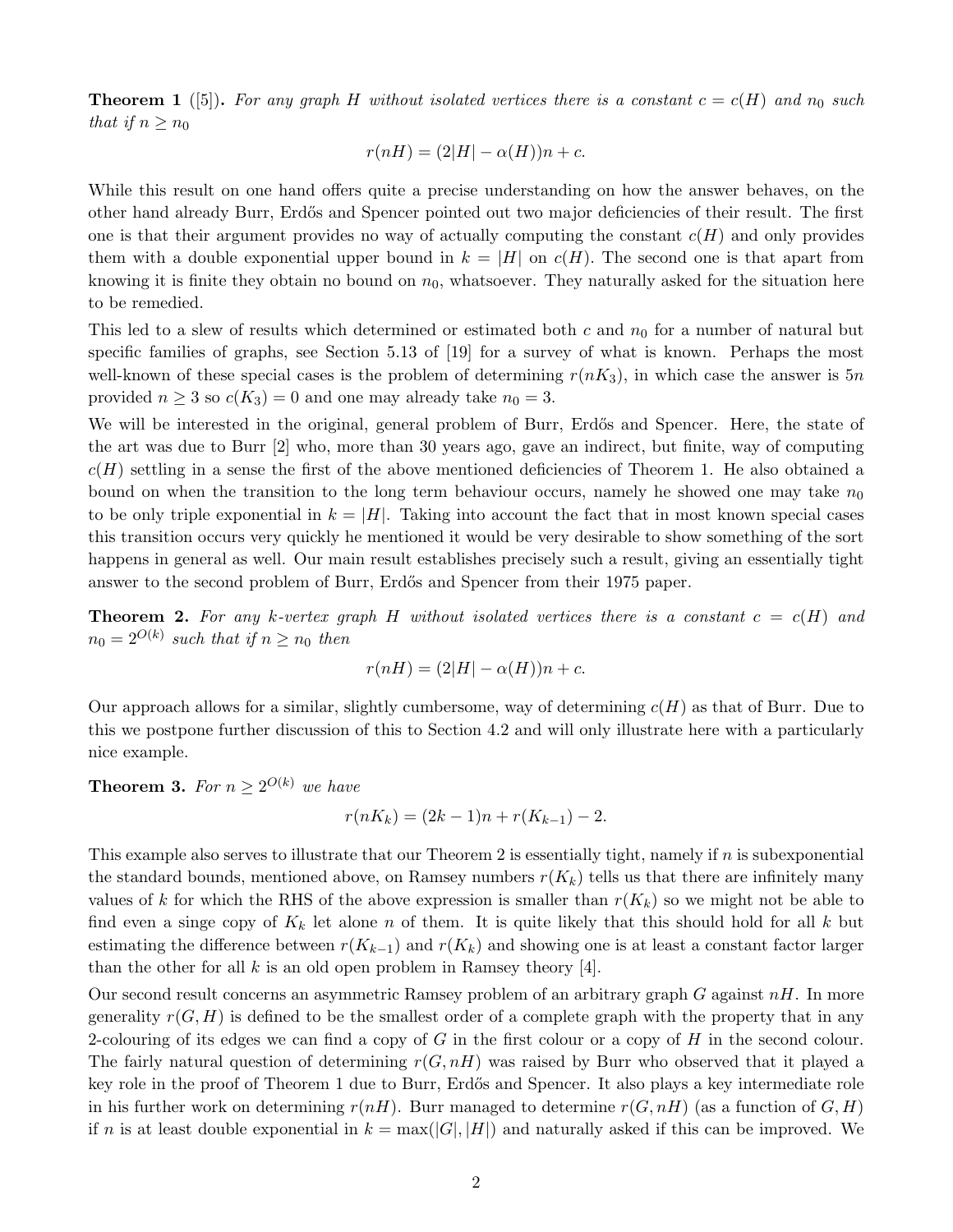once again obtain an essentially tight result answering this question. Here there is a nice explicit formula which requires a further extension of the definition of Ramsey numbers. Given two families of graphs  $\mathcal{G}, \mathcal{H}$  we define  $r(\mathcal{G}, \mathcal{H})$  to be the smallest order of the complete graph such that in any 2-colouring of its edges we can find a copy of a graph from  $\mathcal G$  in the first colour or a copy of a graph from  $\mathcal H$  in the other colour.

<span id="page-2-0"></span>**Theorem 4.** Let G be a non-empty and H a connected graph with  $k = max(|G|, |H|)$  and let  $n \ge 2^{O(k)}$ . Then

$$
r(G, nH) = n|H| + r(\mathcal{D}(G), H) - 1,
$$

where,  $\mathcal{D}(G)$  stands for the family of graphs obtained by removing a maximal independent set from  $G$ .

The requirement for  $H$  to be connected is easily seen to be necessary and our methods do allow for a similar result even if  $H$  is disconnected. We discuss this point further in Section [4.1.](#page-6-0)

### 2 Preliminaries.

In this section we give a few easy lemmas which will come in handy. The first one is an adaptation of one of the standard proofs of Ramsey's theorem and allows us to say that graphs with small independent set have still fairly large subgraphs with extremely high degree.

<span id="page-2-1"></span>**Lemma 5.** Given an n-vertex graph G with  $\alpha(G) < k$  and  $d \geq 2$ , provided  $n \geq 3 \cdot d^{k-1}$  we can find a subgraph of order  $m \ge n/d^{k-1}$  with degree at least  $(1 - 1/d)m$ .

**Proof.** If we can find a vertex in G which has non-degree at least  $n/d - 1$  we select this vertex, delete all its neighbours and repeat within the remainder. This process needs to stop after less than  $k-1$  iterations as otherwise the k – 1 vertices we selected together with any of the remaining  $n/d^{k-1} - \frac{1}{dk}$  $\frac{1}{d^{k-1}}-\ldots-1\geq$  $n/d^{k-1} - 2 \geq 1$  vertices span an independent set of size k. When the process stops the remaining graph has  $m \geq n/d^{k-2} - \frac{1}{d^{k-2}}$  $\frac{1}{d^{k-2}} - \ldots -1 \ge n/d^{k-2} - 2 \ge n/d^{k-1}$  vertices and every vertex has more than  $(1-1/d)m$ neighbours, as desired.  $\Box$ 

We will in most cases use the above lemma on 2-coloured graphs in which we know that there is no monochromatic copy of some graph on  $k$  vertices in some colour and then apply the lemma to the subgraph consisting of the edges of the other colour.

The following lemma will be used several times in our proofs. Before stating it let us define a  $(k, \ell)$ -join to be a 2 coloured graph whose vertices are split into sets R and B of sizes k and  $\ell$  resp. such that all edges inside R are red, all edges inside B are blue and edges in between R and B are of the same colour. We refer to R as the red part and B as the blue part of the join. We say the join is red if the edges between  $R$  and  $B$  are red and we say it is blue otherwise.

<span id="page-2-2"></span>Lemma 6. Given a 2-coloured complete graph and a partition of its vertices into sets R and B both of size at least  $2^{5k}$  such that R has no blue  $K_k$  and B has no red  $K_k$  we can find a  $(k, k)$ -join with red part in R and blue part in B.

**Proof.** Since there is no red  $K_k$  inside B, by the standard Ramsey estimate we can find a blue  $K_{4k}$  inside B, which we call B'. Now consider the majority colour between R and B', w.l.o.g. say red. Let  $d(v)$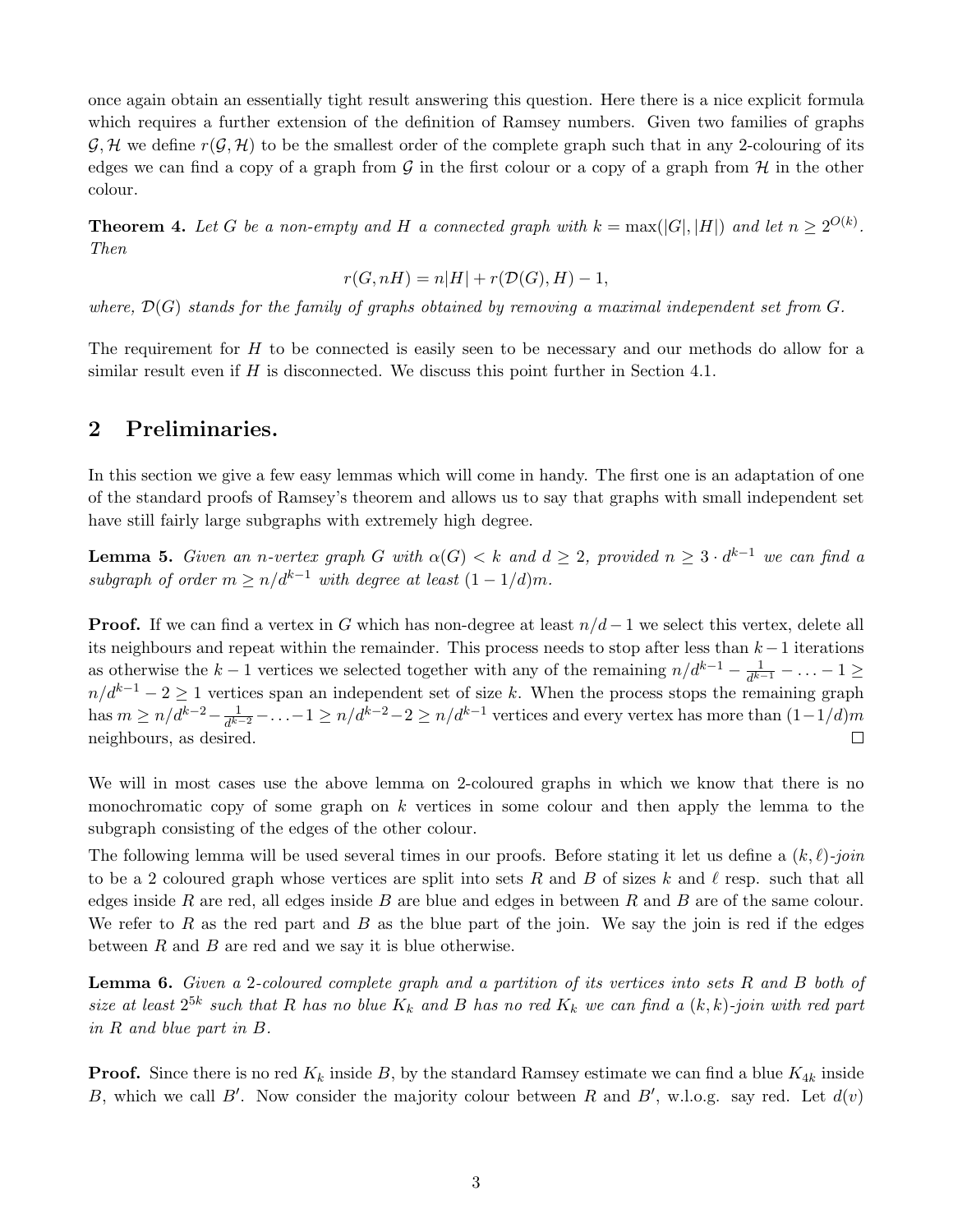denote the red degree for  $v \in R$  towards B'. Then  $\sum_{v \in R} d(v) \geq |R||B'|/2 = 2|R|k$ . On the other hand the number of stars with k leaves in  $B'$  and centre in R is

$$
\sum_{v \in R} \binom{d(v)}{k} \ge |R| \binom{2k}{k},
$$

using Jensen's inequality. In particular, since there are  $\binom{4k}{k}$  $\binom{1}{k}$  choices for the leaf set this means there is a set R' of at least  $|R| \binom{2k}{k}$  $\binom{2k}{k}/\binom{4k}{k}$  $\binom{4k}{k} \geq |R|/3^k$  vertices in R joined in red to some fixed set of k vertices inside our B' (which spans a blue clique). Since  $|R'| \ge |R|/3^k \ge 2^{2k}$  and there is no blue copy of  $K_k$  in R, so also in R', the usual Ramsey estimate tells us there is a red copy of  $K_k$  in R'. This  $K_k$  together with the blue  $K_k$  in their common red neighbourhood make our desired join.  $\Box$ 

The final preliminary lemma tells us that if we have a graph G with large minimum degree we can find a large subset with the property that all vertices of G have many neighbours inside this subset.

<span id="page-3-0"></span>**Lemma 7.** Let  $m' \ge m$ . Any m'-vertex graph G with minimum degree  $\delta$  has an m-vertex subset S with the property that every vertex of G has more than  $d \geq \frac{m}{2}$  $\frac{m}{2}$  neighbours in S, provided mm'  $\lt r^{\lfloor (r-1)d \rfloor}$  where  $r:=\frac{m}{m'}/\frac{d}{\delta}\geq 1.$ 

**Proof.** We note that we may assume that d is an integer since otherwise we may reduce its value to its floor, as it is easy to see the main condition only relaxes by reducing d and we replace the  $2d \geq m$ assumption with  $2d \geq m-1$ .

Let us choose an *m*-vertex subset uniformly at random. For convenience we will denote by  $d' = |\delta m/m'| \ge$  $d+1$  (one should think of this as a lower bound on the expected number of neighbours, of any vertex of  $G$ , which got selected into our random subset), where the inequality follows since  $d' - d = |(r - 1)d| \ge 1$ , as otherwise  $|(r - 1)d| = 0$  and our main assumption  $mm' < r^{\lfloor (r-1)d \rfloor}$  fails. Given a fixed vertex, probability that at most d among some fixed set of size  $\delta$  of its neighbours got selected in the subset is at most

$$
\sum_{t=0}^{d} {\delta \choose t} {m' - \delta \choose m - t} / {m' \choose m} \le m \cdot {\delta \choose d} {m' - \delta \choose m - d} / {m' \choose m} \le m \cdot {\delta \choose d} / {\delta \choose d'} \cdot {m' - \delta \choose m - d} / {m' - \delta \choose m - d'}
$$

$$
= m \cdot \prod_{i=1}^{d' - d} \frac{d + i}{m - d' + i} \cdot \prod_{i=1}^{d' - d} \frac{m' - \delta - (m - d) + i}{\delta - d' + i}
$$

$$
\le m \cdot \left(\frac{dm'}{m(m' - \delta)}\right)^{d' - d} \cdot \left(\frac{m' - \delta}{\delta}\right)^{d' - d}
$$

$$
= m \cdot \left(\frac{dm'}{\delta m}\right)^{d' - d} = m \cdot r^{-\lfloor (r-1)d \rfloor} < 1/m',
$$

 $\binom{d}{t}\binom{m'-\delta}{m-t}$  is non-decreasing in t for  $t+1 \leq d'$ ; in the secwhere in the first inequality we used that  $\binom{\delta}{t}$ ond inequality we used that  $\binom{m'}{m} = \sum_{t=0}^{\delta} \binom{\delta}{t}$  $\binom{\delta}{t}\binom{m'-\delta}{m-t}\ \geq\ \binom{\delta}{d}$  $\binom{\delta}{d'}\binom{m'-\delta}{m-d'}$ ; the third inequality follows since  $\frac{dm'}{m(m'-\delta)}$  for any  $i \geq 1$  since  $m \leq 2d+1 \leq d+d'$  and  $\frac{m'-\delta-(m-d)+i}{\delta-d'+i} \leq \frac{m'-\delta-(m-d')}{\delta-\delta m/m'} \leq$  $\frac{d+i}{m-d'+i} \leq \frac{d}{m-d'} \leq \frac{dm'}{m(m'-i')}$  $\frac{m'-\delta-(m-\delta m/m')}{\delta-\delta m/m'}=\frac{m'-\delta}{\delta}$  $\frac{d-1}{\delta}$  for any  $1 \leq i \leq d'-d$ . This shows by an immediate union bound over all m' vertices of G that the desired subset exists.  $\Box$ 

### 3 A tiling lemma

Given a graph H we say that there is an  $H$ -tiling of a graph G if we can find vertex disjoint copies of H in G which cover all but at most  $|G|$  mod  $|H|$  many vertices of G. When  $|H|$   $||G|$  and we want to stress the point that an  $H$ -tiling covers all vertices of  $G$  we will refer to it as a *perfect*  $H$ -tiling.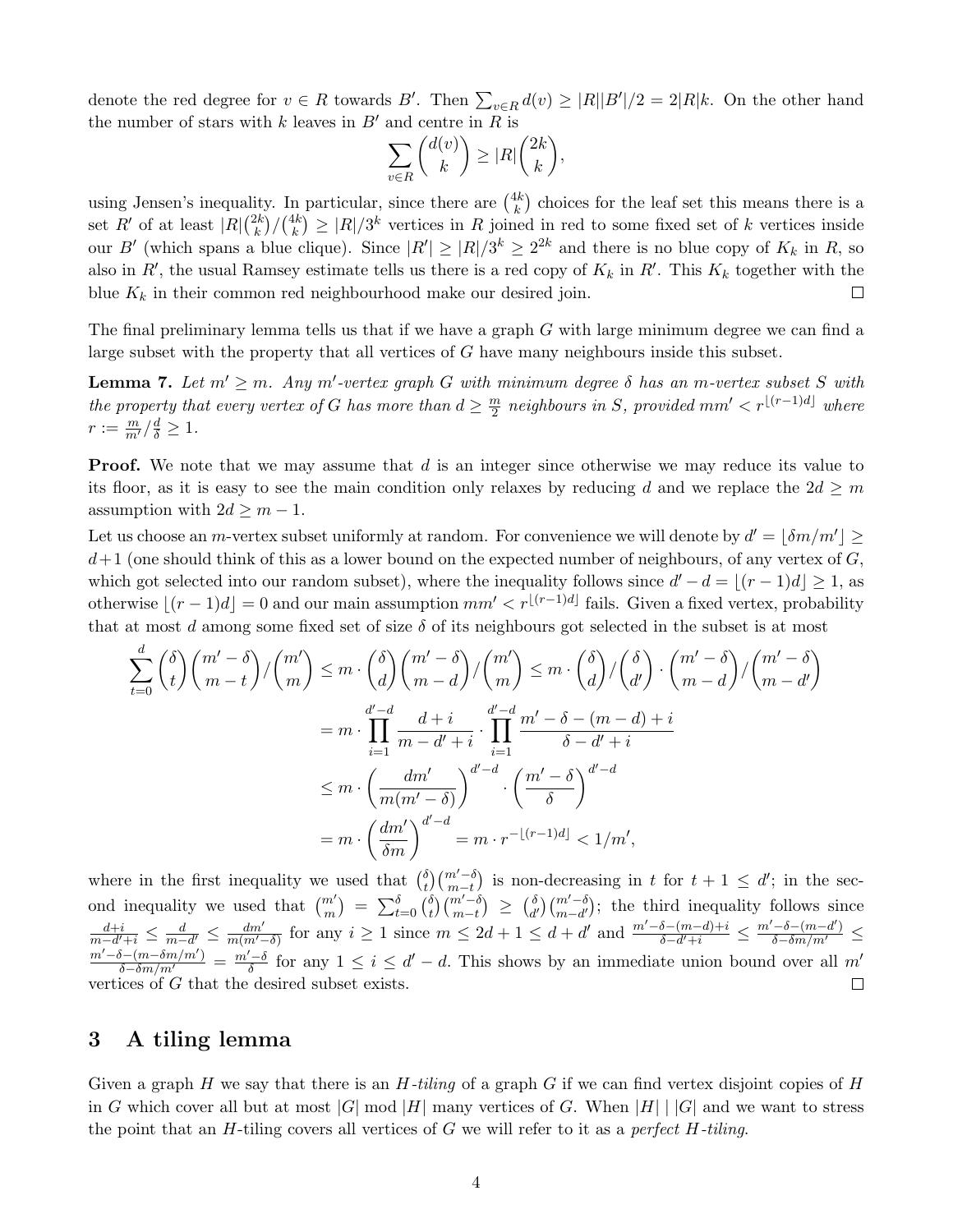The goal of this section is to prove the following tiling lemma, which strengthens the classical Hajnal-Szemerédi Theorem  $[14]$  when we know our graph has small independence number.

<span id="page-4-2"></span>**Lemma 8.** Any graph G with at least  $4^{k+9}k^3$  vertices, with  $\alpha(G) < k$  and  $\delta(G) \geq \frac{7}{8}$  $\frac{7}{8}$ |G| admits a K<sub>k</sub>-tiling.

It is easy to see that in terms of the requirement on the size of  $G$ , one can not do better than exponential in k, by taking G to be the random graph. It is easy to improve the  $7/8$  factor in the minimum degree condition to any  $1/2 + \varepsilon$  with  $\varepsilon > 0$ . This is best possible since one may take G to be a vertex disjoint union of two cliques of almost the same size. We opt not to prove it in this optimal form for simplicity and since it is not necessary for our applications.

A result along the same lines was obtained by Nenadov and Pehova [\[18\]](#page-17-9), in fact they make a much weaker assumption on the independence number which results in the requirement for the ground graph to be significantly larger than the tiling graph (they make use of the Szemerédi regularity lemma), which is far from sufficient for us. Even if one only focuses on the absorption part of their argument, their approach requires too large a ground set. That said the overall structure of our argument is very similar to theirs, as well as to many other examples of the use of the absorption method. In fact, since we work with a rather strong assumption it makes for a great illustrative example for the method since most of the somewhat technical tools usually accompanying it, such as regularity lemma are not needed here.

Before turning to the proof we state, and prove for the sake of completeness, the following auxiliary proposition due to Montgomery [\[17\]](#page-17-10) stating the existence of sparse bipartite graphs, which have certain "resilience" properties with respect to matchings.

<span id="page-4-3"></span>**Proposition 9.** There exists a bipartite graph, with bipartition  $(X \cup Y, Z)$  where X and Y are disjoint,  $|X| = |Y| = 2k$  and  $|Z| = 3k$  such that:

- <span id="page-4-0"></span>a) Maximum degree is at most 40.
- <span id="page-4-1"></span>b) Given any subset  $X' \subset X$  with  $|X'| = k$ , there is a perfect matching between  $X' \cup Y$  and Z.

**Proof.** Fix some  $Z_1 \subseteq Z$  of size 2k and place independently 20 random perfect matchings between Y and Z<sub>1</sub>. Let the graph  $Q_0$  be the union of these matchings. Given subsets  $A \subset Y$  and  $B \subset Z_1$ , and a random matching M, the probability that all vertices of B get matched by M to a vertex in A is  $\binom{|A|}{|B|}/\binom{2k}{|B|}$  $\binom{2k}{|B|}$ . Thus, for any  $t \leq k/2$ , the probability there is some set  $B \subset Z_1$ , of size t with neighbourhood of size less than 2t in  $G$ , is by a simple union bound over possible choices for B and all possible choices for a set of size 2t containing its neighbourhood at most

$$
\binom{2k}{t}\binom{2k}{2t}\left(\binom{2t}{t}/\binom{2k}{t}\right)^{20} \leq \left(2e^3\left(\frac{k}{t}\right)^3\left(\frac{t}{k}\right)^{20}\right)^t = \left(2e^3\left(\frac{t}{k}\right)^{17}\right)^t \leq 2^{-11t}.
$$

Taking the sum over all  $t \leq k/2$  we see that the probability that such a B of arbitrary size smaller than k/2 exists is at most  $2^{-10}$ . An identical calculation shows that the probability there is an  $A \subset Y$  with  $|A| \leq k/2$  and neighbourhood of size less than 2t is at most  $2^{-10}$ . The probability that there are two subsets  $A \subset Y$  and  $B \subset Z_1$ , with  $|A| = |B| = \lceil k/2 \rceil$  and no edges between A and B is at most

$$
\binom{2k}{\lceil k/2 \rceil}^2 \left( \binom{\lfloor 3k/2 \rfloor}{\lceil k/2 \rceil} / \binom{2k}{\lceil k/2 \rceil} \right)^{20} \le (4e)^k \left( \frac{3}{4} \right)^{10k} \le 2^{-k/2}.
$$

Since  $2^{-1/2} + 2^{-10} + 2^{-10} < 1$  there exists a graph G satisfying all three of these properties. Duplicate each vertex in Y to get X, and then duplicate k of the vertices in  $Z_1$  to get the set  $Z_2$  and set  $Z = Z_1 \cup Z_2$ . We claim that this new bipartite graph with bipartition  $(X \cup Y, Z)$  has the desired properties. For [a\),](#page-4-0)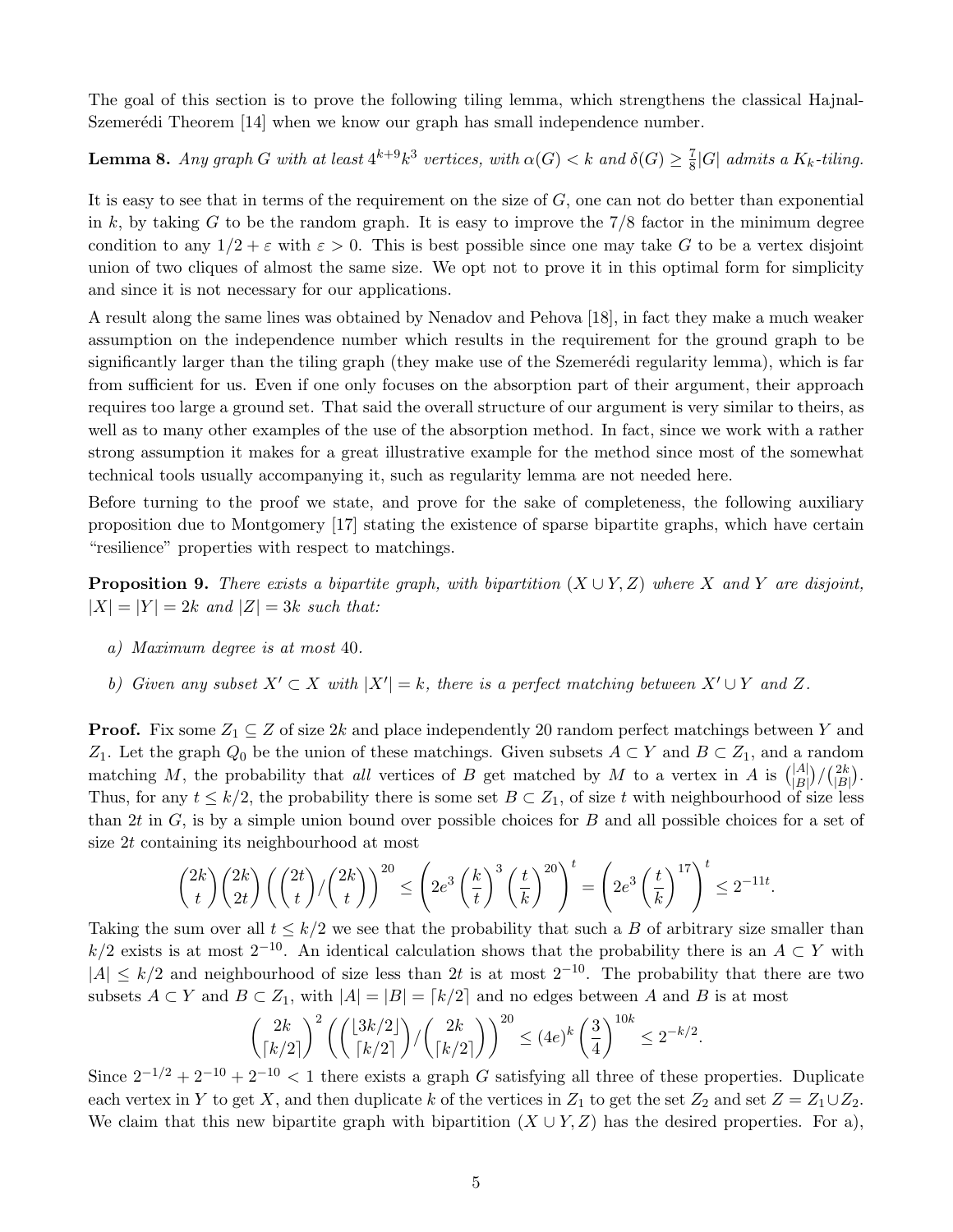since  $Y \cup Z_1$  induces 20 matchings and we duplicated every vertex at most once the maximum degree is indeed at most 40.

Now, take any set  $X' \subset X$  of size k. To show [b\)](#page-4-1) we will verify Hall's condition between Z and  $X' \cup Y$ . For  $A \subset Z$ , let  $A'$  be the larger of the sets  $A \cap Z_1$  and  $A \cap Z_2$ , so that  $|A| \geq |A'| \geq |A|/2$ .

If  $|A'| \le k/2$ . Then by the first property we ensured for G we know A' has at least  $2|A'| \ge |A|$  neighbours inside Y, and hence so does A inside  $X' \cup Y$ , as desired. Otherwise,  $|A'| > k/2$  so by our second property of G there can be at most  $k/2$  vertices in Y which are not adjacent to any vertex of A'. Since we obtained X by duplicating vertices of Y the same holds about non-neighbours of  $A'$  inside X. In particular, all but at most k vertices of  $X' \cup Y$  are adjacent to some vertex in A' so we are done unless  $|A| > 2k$ .

By taking a subset of A of size  $2k$  we can see from the previous paragraph that the set B of vertices in  $X' \cup Y$ , not adjacent to any vertex in A has size at most k. By symmetry (note that X' is simply a set of k duplicates of vertices in Y, same as  $Z_2$  is for  $Z_1$ ) we can repeat the above argument with B in place of A to conclude there are at least  $|B|$  vertices in Z adjacent to some vertex in B. In particular,  $|A| \leq 3k - |B|$ , which is also the number of vertices adjacent to some vertex of A, as desired.  $\Box$ 

We are now ready to prove Lemma [8.](#page-4-2)

Proof of Lemma [8.](#page-4-2) The key part of the proof is establishing the existence of an absorbing subset of vertices of G. In particular, we want to find an  $A \subseteq V(G)$ , with the property that for any subset  $R \subseteq V(G) \setminus A$  of size at most  $4^k$  there is an  $K_k$ -tiling of  $G[A \cup R]$ .

Before showing how to find such an A let us demonstrate how to conclude the argument once we have it. Take a maximal vertex disjoint collection of  $K_k$ 's in  $V(G) \setminus A$ . Let R be the set of remaining vertices in  $V(G) \setminus A$ , since it contains no copy of  $K_k$  and no independent set of size k we know  $|R| \le r(K_k) \le 4^k$ where we used the classical upper bound on Ramsey numbers due to Erdős and Szekerés. Now by the assumed absorbing property of A we can K<sub>k</sub>-tile G[R ∪ A] which together with our removed family of disjoint  $K_k$ 's gives us the desired  $K_k$ -tiling of G.

Now let us turn to finding our absorber A. We first show that for any set S of k vertices  $\{s_1, \ldots, s_k\}$  one can find a "local absorber", which we will denote by  $L<sub>S</sub>$ . The key property we require from  $L<sub>S</sub>$  is that we can perfectly  $K_k$ -tile both  $L_S$  and  $S \cup L_S$ . We also want to be able to construct these absorbers to be disjoint for a collection of sets S, so we will show that we can find one avoiding any given set  $F \supseteq S$  of at most  $n/2$  vertices. Since  $n/2 \geq 4^k \geq r(K_k)$  we can find a copy of  $K_k$  among available vertices, we denote it as  $K_S = \{w_1, \ldots, w_k\}$ . Now for each i we know  $s_i$  and  $w_i$  have at least  $3/4 \cdot n$  common neighbours in G so there are at least  $n/4$  among the available vertices. Since  $n/4 - k^2 \ge 4^k \ge r(K_k)$  we can find a copy  $C_i$  of  $K_{k-1}$  inside their common neighbourhood in such a way that all  $C_i$ 's are disjoint and are disjoint from  $K_S$ . We now take  $L_S$  to be the union of  $K_S$  and  $C_1, \ldots, C_k$  (see Figure [1](#page-6-1) for an illustration). Note that if we wish to H-tile  $L_S$  we know it consists of k disjoint cliques  $\{w_i\} \cup C_i$  of size k (see Figure [3](#page-6-1) for an illustration) and if we wish to tile  $S \cup L_S$  it consists of  $k + 1$  disjoint cliques  $K_S, \{s_i\} \cup C_i$  so this is indeed possible (see Figure [2](#page-6-1) for an illustration).

We now proceed to specify our "global" absorber A. Let  $\ell = \frac{n}{\sqrt{4n}}$  $\left\lfloor \frac{n}{4^4k^2} \right\rfloor \ge 4^{k+5}k$ . Let X be a subset of  $V(G)$ of size 2 $\ell$  with the property that any vertex of G has at least  $3\ell/2 = 3/4 \cdot |X|$  neighbours in X. Existence of such an X follows from Lemma [7](#page-3-0) with  $m' = n, m = 2\ell, \delta \geq 7n/8$  and  $d = 3\ell/2$ , so that  $r \geq 7/6$  and its condition holds since  $(7/6)^{\lfloor \ell/4 \rfloor} \ge 2^{n/(2 \cdot 4^6 k^2)} \ge n^2 \ge 2n\ell$ .

We now take another, arbitrary, set of 2 $\ell$  vertices Y and an arbitrary set Z of size  $3\ell(k - 1)$  such that X, Y, Z are disjoint. We further split Z into 3 $\ell$  disjoint sets  $Z_1, \ldots, Z_{3\ell}$  each of size  $k - 1$ . We place each of  $X, Y$  and  $Z$  into our  $A$ .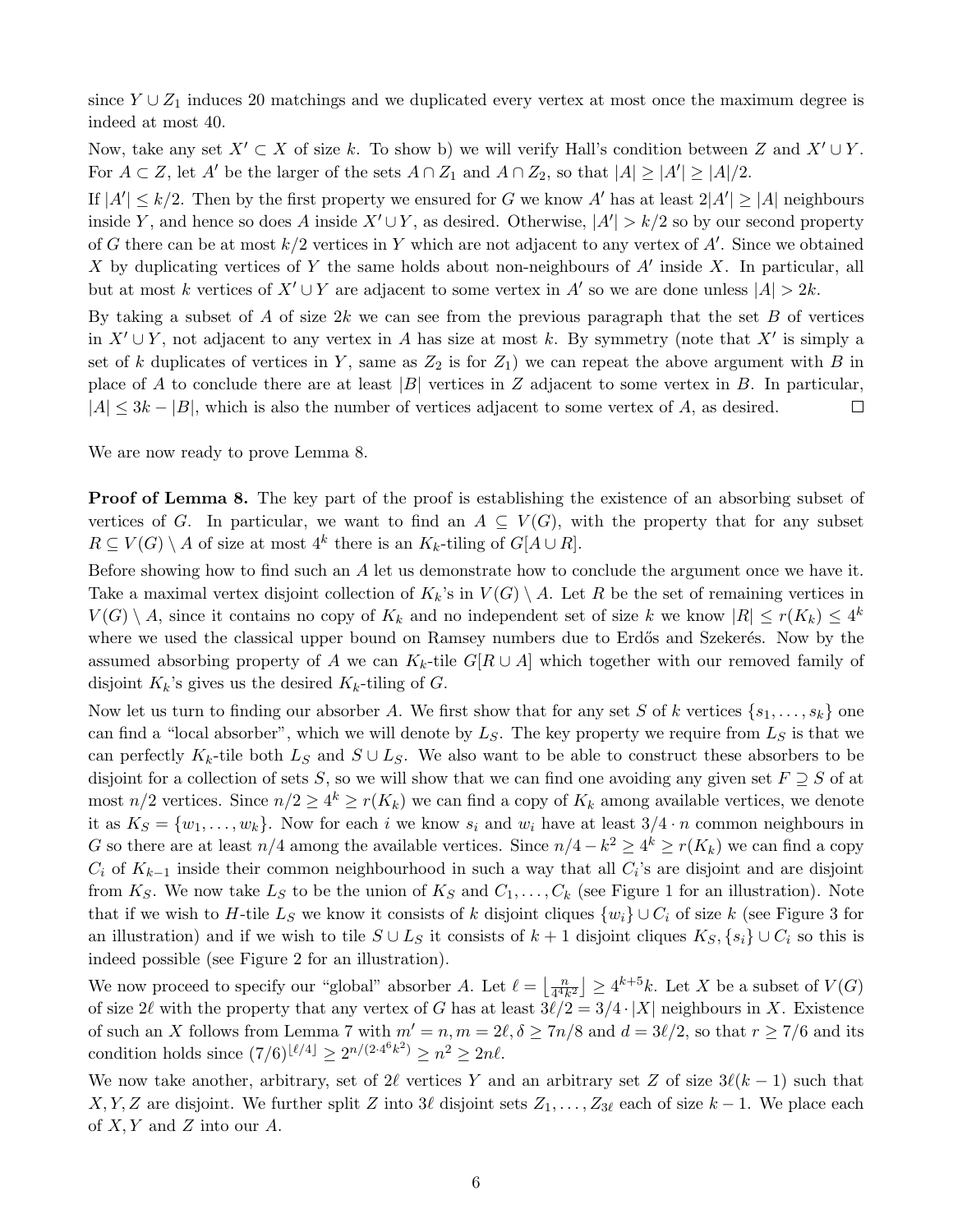<span id="page-6-1"></span>

**Figure 1:**  $L_S$ : local absorber for S **Figure 2:**  $K_5$ -tiling of  $L_S \cup S$  **Figure 3:**  $K_5$ -tiling of only  $L_S$ 

We now consider an auxiliary bipartite graph D, provided by Proposition [9](#page-4-3) with parts  $X \cup Y$  and  $\{Z_1, \ldots, Z_{3\ell}\}\,$ , so with the property that every vertex has maximum degree 40 but upon removing any  $\ell$ vertices from  $X$  the remainder has a perfect matching.

For every edge  $e = (v, Z_i)$  of D we place the local absorber  $L_e := L_{\{v\} \cup Z_i}$  avoiding any previously used vertices as well as  $X, Y$  and Z into A. We can always find it since there are at most 120 $\ell$  edges in D and each  $L_e$  we find has size  $k^2$  so the total number of used vertices at any point is at most  $4\ell + 3\ell(k - 1) + 120\ell k^2 \le 127\ell k^2 \le n/2.$ 

Finally, let us verify this A has the desired property. Consider an  $R \subseteq V(G) \setminus A$  of size at most  $4^k$ . Any  $v \in R$ , by our choice of X, has at least  $3\ell/2 \geq 4^k$  neighbours in X, so we can find a copy of  $K_k$  using v and some  $k - 1$  vertices in X. In fact we can do so even if we disallow usage of up to  $\ell$  vertices of X since any vertex will still have  $\ell/2 \geq 4^k$  available neighbours left. So since  $\ell \geq k|R|$  we can find a vertex disjoint collection of  $K_k$ 's which tiles R and up to  $\ell$  vertices of X. We then proceed to find disjoint copies of  $K_k$  in the remainder of X until we are left with at least  $\ell$  and at most  $\ell + k - 1$  vertices, which we can since  $\ell \geq 4^k$  so by Ramsey estimate we must still be able to find a new copy of  $K_k$ . At this point we discard the at most  $k - 1$  vertices to obtain a subset X' of size exactly  $\ell$ . Since we discarded less than  $|K_k|$  vertices, provided we can perfectly  $K_k$ -tile the rest of  $A \cup R$  this will prove the result. Now, by the second property of our auxiliary graph D there is a matching between  $X' \cup Y$  and  $\{Z_1, \ldots, Z_{3\ell}\}.$  For any edge  $e = (v, Z_i)$  of this matching we can  $K_k$ -tile  $L_e \cup \{v\} \cup Z_i$  which all together gives us an  $K_k$ -tiling of  $X' \cup Y \cup Z$ . What is left to  $K_k$ -tile are  $L_e$ 's for any e which was not a part of our matching which we can also do by the defining property of our local absorber. This completes the proof.  $\Box$ 

### 4 Ramsey number of copies

In this section we will prove our main two results. We begin with the asymmetric and slightly simpler case, namely that of Theorem [4.](#page-2-0)

#### <span id="page-6-0"></span>4.1 Asymmetric problem

<span id="page-6-2"></span>We begin with the upper bound, which shall motivate the example for the lower bound as well.

**Theorem 10.** Let G and H be graphs with 
$$
k = max(|G|, |H|)
$$
. Then, provided  $n \ge 9^{2k+6}$ , we have  $r(G, nH) \le n|H| + r(\mathcal{D}(G), H) - 1$ .

**Proof.** Let us consider a two coloured complete graph K on  $N = n|H| + r(\mathcal{D}(G), H) - 1 \geq n$  vertices. Let us assume towards a contradiction that K does not contain a red G or a blue  $nH$ .

Since there is no red copy of G Lemma [5](#page-2-1) with  $d = 9$  applied to the blue graph implies that there exists a subset of vertices A with  $m := |A| \ge N/9^{k-1} \ge 9^{k+7}$  in which every vertex has blue degree at least  $\frac{8}{9}m$ .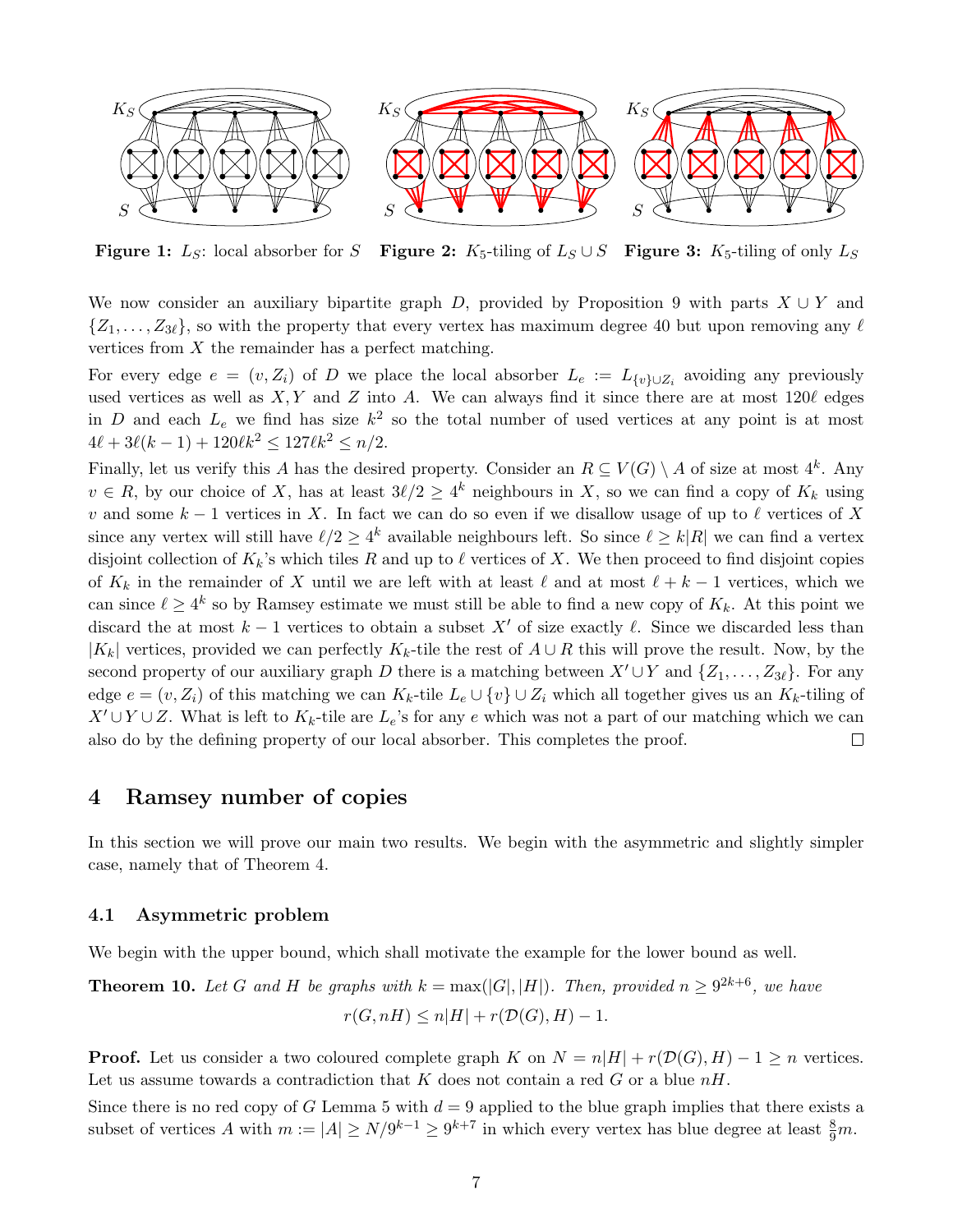Now among the remaining vertices  $V(K) \setminus A$  we take a maximal vertex disjoint collection of blue copies of H and place their vertices in a set B. The set of remaining vertices, so  $V(K) \setminus (A \cup B) =: C$ , contains no red copy of G nor a blue copy of H so  $|C| < r(G, H) \leq 4^k$ .

For any vertex v of C which has at least  $4^k$  blue neighbours in A, we know that in its neighbourhood we can find a blue copy of  $H$ , so in particular we may replace one of the vertices in the copy by  $v$  to obtain a blue H using v and some  $k-1$  vertices of A. As long as we can find such a v we take this blue copy of H and add it to B. When we stop let  $A_1$  be the set of the remaining vertices of A, so  $|A_1| \geq |A| - |C|(k-1);$ let  $B_1$  denote the new set  $B$ , which still has the property that we can perfectly tile its vertices with blue H; and let  $C_1$  be the remaining vertices of C, which now each have less than  $4^k$  blue neighbours in  $A_1$ .

In addition to not having any blue copies of H we claim  $C_1$  can not contain any member of  $\mathcal{D}(G)$  in red. Indeed since  $|A_1| \ge k4^k \ge (k-1)4^k + \alpha(G)$  if we could find a red member of  $\mathcal{D}(G)$  in  $C_1$  all but at most  $(k-1)4^k$  vertices of  $A_1$  would be joined to it by only red edges, so we could add up to  $\alpha(G)$  of such vertices from  $A_1$  to create a red copy of G. This implies  $|C_1| \le r(\mathcal{D}(G), H) - 1$ . In particular, by our assumption on the size of K we know  $|A_1 \cup B_1| \ge n|H|$  so if we can find a blue H-tiling of  $A_1 \cup B_1$  we obtain a contradiction. Since we already can perfectly tile  $B_1$  it only remains to show that we can tile  $A_1$  as well. We know that  $|A_1| \ge |A| - 4^k \cdot (k-1) \ge 9^{k+7} - 4^k \cdot (k-1) \ge 4^{k+9} k^3$  and every vertex has minimum blue degree in  $A_1$  at least  $\frac{8}{9} \cdot m - 4^k \cdot (k-1) \ge \frac{7}{8}$  $\frac{7}{8} \cdot |A_1|$  so Lemma [8](#page-4-2) applies and allows us to tile  $A_1$  with blue copies of  $H$ , completing the proof.  $\Box$ 

This establishes the upper bound in Theorem [4.](#page-2-0) To see the lower bound, partition the vertex set of a complete graph on  $n|H|+r(\mathcal{D}(G), H)-2$  vertices into sets A of size  $n|H|-1$  and C of size  $r(\mathcal{D}(G), H)-1$ . We colour all edges inside A blue, all edges between A and C red and we take a colouring of C containing neither a red copy of any member of  $\mathcal{D}(G)$  nor a blue copy of H. To see this colouring does not contain a red copy of G note that the portion of G inside A must be an independent set of G, since A spans an independent set in the red graph, so the remainder of G contains a member of  $\mathcal{D}(G)$  which would need to be embedded inside C. In terms of blue copies of  $H$ , since  $H$  is connected and there are no blue edges between A and C, each blue copy of H is completely contained either in A or in C. We know there are no copies in C so the most we can find is  $n-1$  in A due to size considerations. This completes the proof of Theorem [4.](#page-2-0)

Finally, let us briefly discuss the case of disconnected H. The answer becomes  $n|H| + r(\mathcal{D}(G), \mathcal{C}(H)) - 1$ , where  $\mathcal{C}(H)$  is the family of connected components of H. The optimal colouring is similar as above noting that we may take  $C$  to not contain any blue connected component of  $H$  which allows one to finish the argument as above. For the upper bound the argument proceeds in the same way with an additional step once we reach the  $A_2, B_2, C_2$  partition. As long as we can find a connected component of H inside  $C_2$  in blue we can find the rest of H in  $A_2$  and put the blue copy of H into  $B_2$ . Once again since  $|C_2| \leq 4^k$ this can not happen many times and when it stops the remaining vertices of  $C_2$  do not have any blue components of H so there are at most  $r(\mathcal{D}(G), \mathcal{C}(H)) - 1$  vertices left in  $C_2$  and we can finish in the same way.

#### <span id="page-7-0"></span>4.2 Symmetric problem

<span id="page-7-1"></span>In this subsection we will prove Theorem [2](#page-1-0) concerned with determining  $r(nH)$ . As mentioned in the introduction the answer here is less explicit. Let us begin with an easy lower bound construction, due to Burr, Erdős and Spencer [\[5\]](#page-16-3) which while not being tight is going to be useful, as it allows us to estimate the size of the underlying graphs we are going to be working with.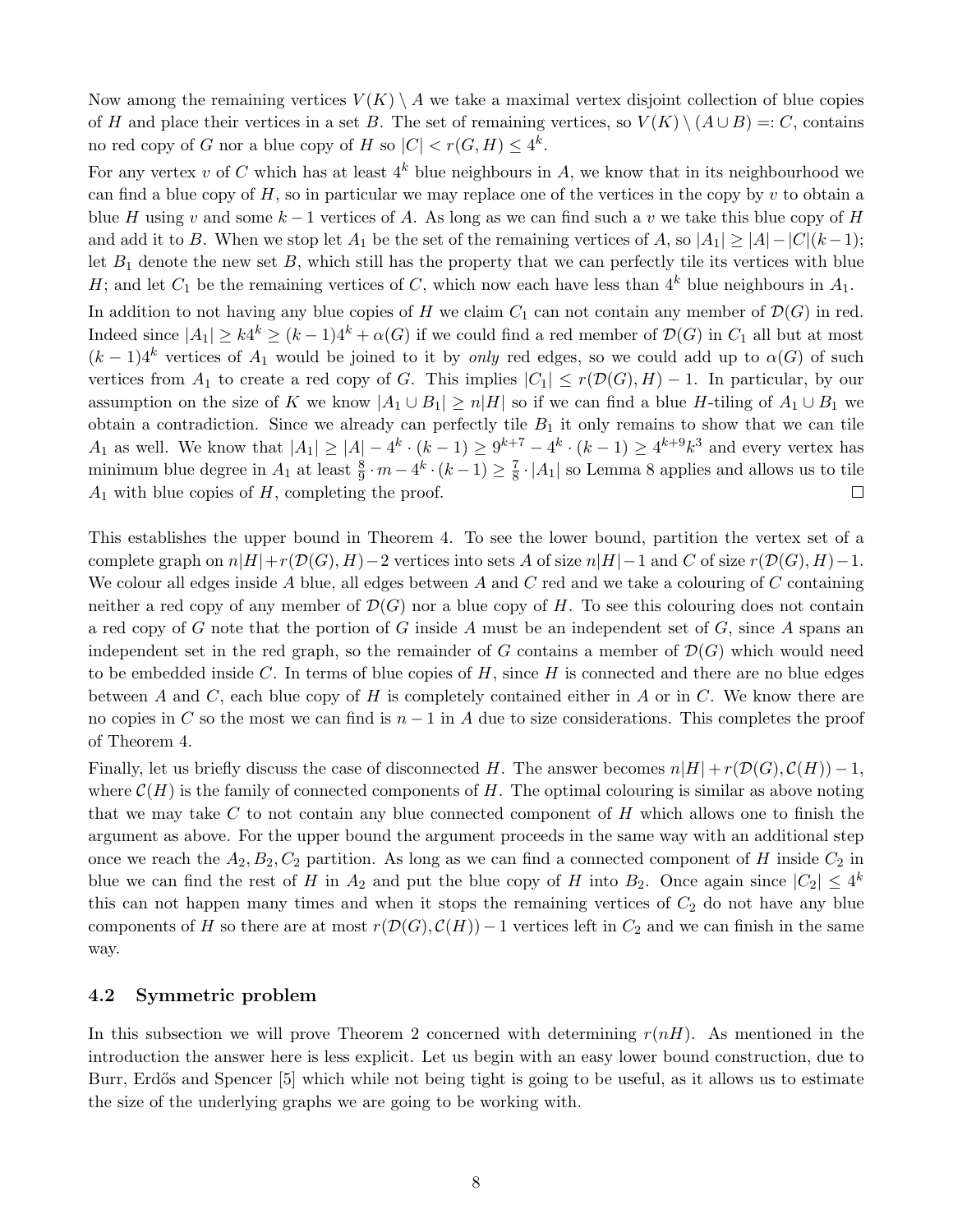**Proposition 11.** Let  $H$  be a graph with no isolated vertices then for any n

$$
r(nH) \ge (2|H| - \alpha(H))n - 1.
$$

**Proof.** Let  $k = |H|$  and  $\alpha = \alpha(H)$ . Our goal is to give a 2-colouring of a complete graph on  $(2k-\alpha)n-2$ vertices without a monochromatic nH. Let us split its vertices into two sets R and B of sizes  $(k-\alpha)n-1$ and  $kn-1$  resp. We then colour all edges inside R red, all edges inside B blue and all edges in between red. Since H has no isolated vertices any blue copy of H must be completely inside B which has size  $n|H| - 1$  so there is no blue  $nH$ . On the other hand every red copy of H must use at least  $k - \alpha$  vertices from R as part of it we embed inside B spans an independent set. Since  $|R| = (k - \alpha)n - 1$  there is no red  $nH$ , as desired.  $\Box$ 

Since the part of the answer here that grows with n is  $(2|H| - \alpha(H))n$  just taking vertex disjoint copies of monochromatic  $H$  as we did in the proof of Theorem [10](#page-6-2) does not lead us anywhere. Instead we will try to find a red copy of H and a blue copy of H which intersect in at least  $\alpha(H)$  vertices. With this in mind an H-tie is defined as a set of  $2|H| - \alpha(H)$  vertices of a 2-coloured complete graph which contains both a red copy of H and a blue copy of H. This object plays a key role in understanding  $r(nH)$  since as soon as we can find such an object if the rest of the graph contains a monochromatic  $(n-1)H$  we can use the copy from our H-tie to extend it to a monochromatic  $nH$ . In particular, if n is large enough to guarantee we can find an H-tie (provided there is no monochromatic nH) we know  $r(nH) \leq 2|H|-\alpha(H)+r((n-1)H)$ . This in turn shows that  $f(n) = r(nH) - (2|H| - \alpha(H))n$  becomes non-increasing when n is large and is always at least  $-1$  by Proposition [11.](#page-7-1) Hence,  $r(nH) = n(2|H| - \alpha(H)) + c(H)$  when n is large enough. It is not hard to show that one can find an  $H$ -tie even when n is just exponential (provided there is no monochromatic  $nH$ ), however determining when the long term behaviour begins, i.e. when  $f(n)$ ultimately *stops* decreasing and the final value  $c(H)$  it settles in is a far more tricky proposition.

We will show that there exists a critical colouring, meaning that it avoids monochromatic  $nH$  and has maximum number of vertices subject to this, with a lot structure. In particular, it will be very close to the colouring we used in the proof of the above lower bound, but with the additional "exceptional" small set. We note that we will assume  $H$  has no isolated vertices for convenience and since one can easily deduce  $r(nH)$  from  $r(nH')$  where H' is obtained from H by removing all its isolated vertices.

<span id="page-8-1"></span>**Theorem 12.** Let H be a k-vertex graph without isolated vertices. Provided  $n \geq 2^{O(k)}$  there exists a  $\alpha$ 2-colouring of  $K_{r(nH)-1}$ , without a monochromatic nH with the following structure: we can partition the vertex set into parts  $R, B, E$  such that (see Figure [4](#page-9-0) for illustration):

- 1. All edges inside R are red and all edges inside B are blue.
- 2. All edges between  $R$  and  $B$  are of the same colour, all edges between  $R$  and  $E$  are blue and all edges between B and E are red.
- <span id="page-8-0"></span>3. There is no H-tie containing a vertex of E.

Proof. Our strategy is going to be to start with an arbitrary critical colouring, gradually increase our understanding of its structure up to a point where we understand it well enough so that we can modify it into a colouring satisfying the desired properties above without creating a monochromatic  $nH$ .

Let  $k = |H|$  and  $\alpha = \alpha(H)$ . Let us consider an arbitrary 2-colouring of the complete graph K on  $N = r(nH) - 1$  vertices not containing a monochromatic copy of nH. Proposition [11](#page-7-1) implies that  $N \ge n(2k - \alpha) - 2 \ge nk + n(k - \alpha) - 2 \ge nk + n - 2$ , where we used that H is non-empty (since it has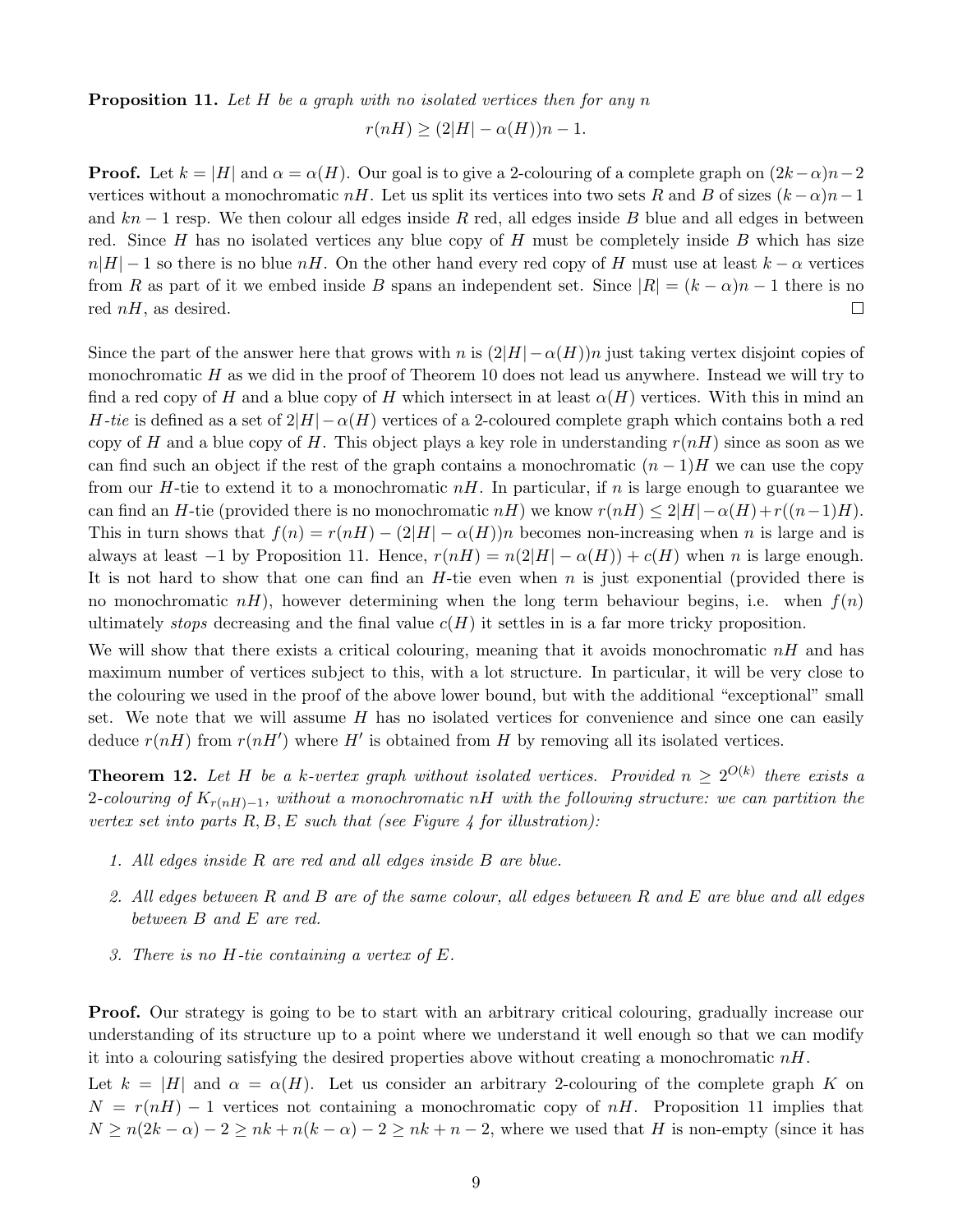<span id="page-9-0"></span>

Figure 4: The structure of a critical colouring. We do not know the colouring inside  $E$  but it is strongly constrained by property [3.](#page-8-0)



Figure 5: Structure of our original colouring. Tiny exceptional set  $E_5 = E$  is joined completely in red/blue to  $B_5/R_5$ .  $R_5/B_5$ are almost completely red/blue. Edges in between them are mostly red. T is a union of H-ties.  $R = R_5$  union  $k - \alpha$ vertices from each tie in T.  $B = B_5$  union k vertices from each tie in T.

no isolated vertices) which implies  $\alpha < k$ . In particular, this implies that if we remove a maximal vertex disjoint collection of red  $H$  the remainder has size at least  $n$  and has no red copy of  $H$ . Remove some  $n/2$  of the remaining vertices and apply Lemma [5](#page-2-1) with  $d = 2<sup>7</sup>$  to the blue graph to find a subset  $B_0$  of size  $m \geq \frac{n}{27}$  $\frac{n}{2^{7k}}$  which has minimum blue degree at least  $(1-2^{-7})m$ . Similarly taking a maximal collection of blue H the remainder has at least n vertices, so excluding the at most  $n/2$  vertices already in  $B_0$  we are left with at least  $n/2$  of them which do not contain a blue H. So again Lemma [5](#page-2-1) tells us we can find a subset  $R_0$ , disjoint from  $B_0$ , of size  $m' \geq \frac{n}{2^{7}}$  $\frac{n}{2^{7k}}$  with minimum red degree at least  $(1-2^{-7})m'$ .

For certain technical reasons it is going to be helpful for us to ensure that both red and blue sets are of the same size. Let us first w.l.o.g. assume that  $m \leq m'$ , set  $B_1 = B_0$  and let  $R_1$  be the subset of  $R_0$  of size m inducing a red subgraph of minimum degree at least  $(1 - 2^{-6})m$ . Such an  $R_1$  exists by Lemma [7](#page-3-0) applied with  $d = (1 - 2^{-6})m$  and  $\delta \ge (1 - 2^{-7})m'$  so that  $r \ge 127/126$  and the requirement of the lemma  $mm' < (127/126)^{\lfloor m/128 \rfloor}$  is clearly satisfied since  $n/2 \ge m' \ge m \ge n/2^{7k}$ . In order to preserve symmetry we will also relax our slightly stronger condition on minimum blue degree in  $B_1$  to say that every vertex in  $B_1$  has blue degree at least  $(1-2^{-6})m$ .

Now since  $R_1$  still contains no blue H and  $B_1$  no red H, as well as  $|B_1|, |R_1| = m \geq 2^{5k}$  we can use Lemma [6](#page-2-2) to find a  $(k, k)$ -join with red part in  $R_1$  and blue part in  $B_1$ . We then take it out and repeat as long as we can. When we stop we have a collection of  $(k, k)$ -joins which cover the same number of vertices, namely at least  $m-2^{5k}$  in each of  $R_1$  and  $B_1$ . Now keep only the joins of the more common colour, say w.l.o.g. red. The number of vertices they cover in each of  $R_1$  and  $B_1$  is hence at least  $m/2 - 2^{5k-1}$ . Let  $B_2$  be the set of vertices of these joins inside  $B_1$  so  $|B_2| \ge m/2 - 2^{5k-1}$ . Finally, we will obtain  $R_2$  by taking the union of  $k - \alpha$  vertices taken uniformly at random from each join, from its red part inside  $R_1$ . In the following claim we collect all the properties of  $R_2$  and  $B_2$  that we will require, as well as explain more formally how  $R_2$  is chosen.

<span id="page-9-5"></span>**Claim 1.** There exist disjoint sets of vertices  $R_2$  and  $B_2$  satisfying:

- <span id="page-9-2"></span>a)  $|R_2| = (k - \alpha)m_0$  and  $|B_2| = km_0$  for some  $m_0 \ge n/2^{O(k)}$ .
- <span id="page-9-1"></span>b)  $R_2$  contains no blue copy of H and has minimum red degree at least  $\frac{15}{16}|R_2|$ .
- <span id="page-9-4"></span>c)  $B_2$  contains no red copy of H and has minimum blue degree at least  $\frac{15}{16}|B_2|$
- <span id="page-9-3"></span>d) We can tile  $R_2 \cup B_2$  with red  $(k - \alpha, k)$ -joins each with red and blue parts inside  $R_2$  and  $B_2$  resp.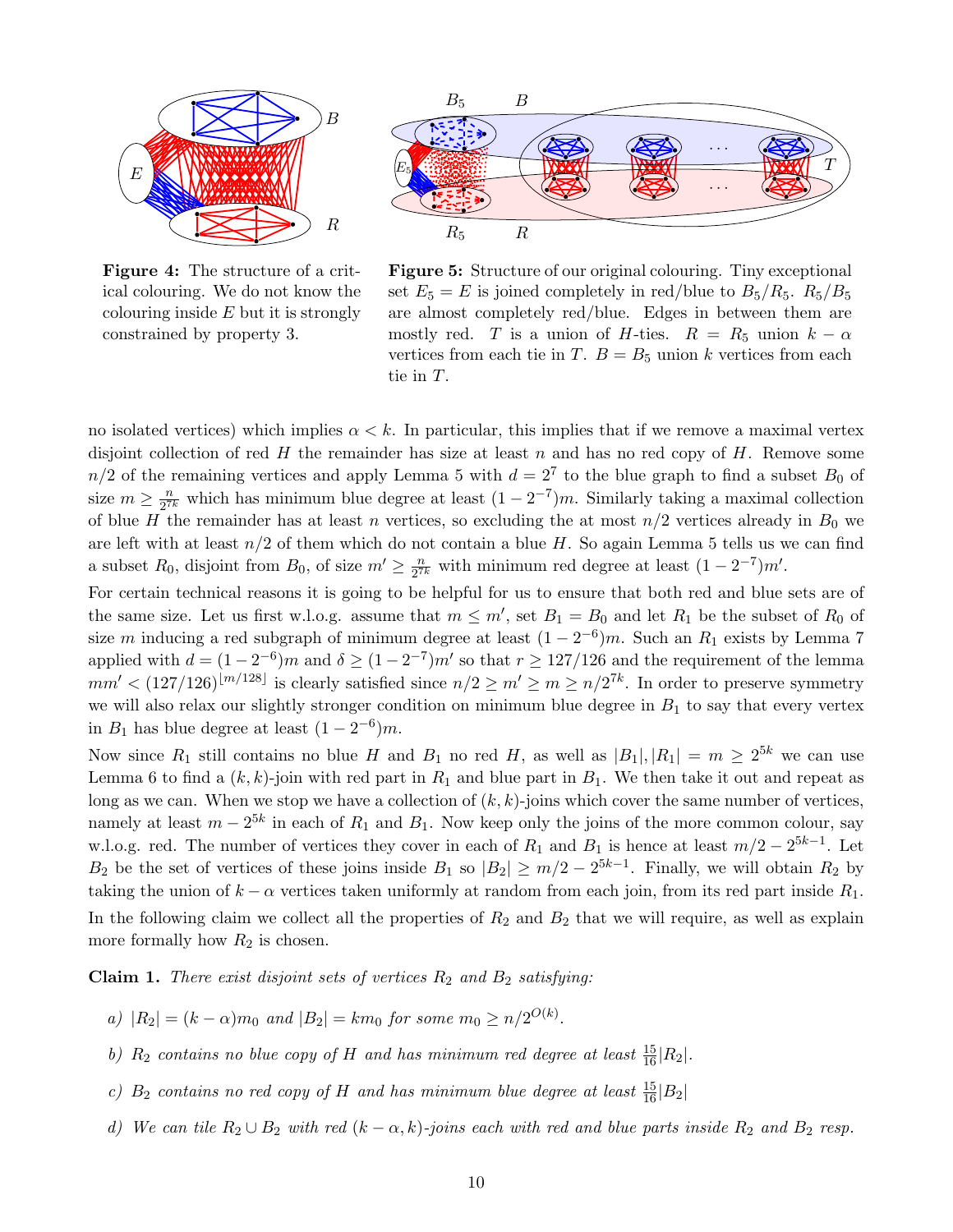*Proof.* We construct  $B_2$  as above and will show that if  $R_2$  is selected randomly as described above it satisfies the required red minimum degree condition of [b\)](#page-9-1) with positive probability.

Most of the properties are immediate from construction. For example [a\)](#page-9-2) follows since we constructed  $B_2$ as a disjoint union of  $m_0$  sets of size k, where  $m_0$  is the number of joins we had;  $R_2$  was obtained as union of  $m_0$  sets of size  $k - \alpha$  and we ensured  $km_0 = |B_2| \ge m/2 - 2^{5k-1}$  so  $m_0 \ge m/(2k) - 2^{5k-1}/k \ge n/2^{O(k)}$ . Part [d\)](#page-9-3) follows since removing any  $\alpha$  vertices from the red part of a red  $(k, k)$ -join creates a red  $(k - \alpha, k)$ join. First parts of [b\)](#page-9-1) and [c\)](#page-9-4) follow since  $R_2 \subseteq R_0$  and  $B_2 \subseteq B_0$  and we constructed these sets to be blue and red H-free resp. For the second part of [c\)](#page-9-4) note that since we removed exactly  $m - |B_2|$  vertices from  $B_1$  the minimum blue degree in  $B_2$  is at least

$$
(1 - 2^{-6})m - (m - |B_2|) = |B_2| - m/2^6 \ge \frac{31}{32}|B_2| - 2^{5k - 6} \ge \frac{15}{16}|B_2|
$$

where we used  $m \leq 2|B_2| + 2^{5k}$  and [a\).](#page-9-2) Finally, we need to verify the second part of [b\).](#page-9-1) Here, before we made our random choices we had the same property, namely the set  $R'$  consisting of unions of the red parts of our  $(k, k)$ -joins had size  $m_0$  and minimum red degree  $\frac{31}{32}|R'| - 2^{5k-6} \ge \frac{15.25}{16}|R'|$ . Now our goal is to show that after making our random choices the probability that for a fixed vertex we have chosen less than  $\frac{15}{16}|R_2|$  of its neighbours is less than  $\frac{1}{|R'|} = \frac{1}{km}$  $\frac{1}{km_0}$  since then a union bound ensures there exists an  $R_2$  in which this happens for no vertex of  $R'$ . Fix a vertex v in  $R'$  and let  $X_1, \ldots, X_{m_0}$  be the random variables counting the number of its red neighbours in each of the  $m_0$  joins. Observe that  $X_i$  are independent since our choices in different joins were independent, that  $0 \le X_i \le k - \alpha$  and that  $\sum_{i=1}^{m_0} \mathbb{E} X_i \ge \frac{15.25}{16} |R'| \cdot \frac{k-\alpha}{k} = \frac{15.25}{16} (k-\alpha)m_0$ , since any vertex individually has probability exactly  $\frac{k-\alpha}{k}$ of being selected. By Azuma–Hoeffding inequality [\[15,](#page-17-11) Theorem 2] we now have

$$
\mathbb{P}\left(\sum_{i=1}^{m_0} X_i \le \frac{15}{16}(k-\alpha)m_0\right) \le 2e^{-\frac{2\cdot 2^{-12}(k-\alpha)^2 m_0^2}{m_0(k-\alpha)^2}} = 2e^{-m_0/2^{11}} < \frac{1}{km_0},
$$

as desired.

Armed with these  $R_2$  and  $B_2$  let T be a maximal collection of vertex disjoint H-ties that we can find outside of  $R_2 \cup B_2$  and denote the set of remaining vertices outside of  $R_2 \cup B_2$  as  $E_2$ . Our next few steps will gradually "clean-up" the picture. Namely, we will identify a small (of size at most  $2^{O(k)}$ ) problematic subset then repeatedly find disjoint H-ties within  $R_2 \cup B_2 \cup E_2$  which together cover all the problematic vertices. Then we move these  $H$ -ties to  $T$ . In order to help keep track of the sizes, we note that ay any point we will remove at most  $2^{O(k)}$  vertices from  $R_2$  or  $B_2$  so the set of vertices remaining there are still quite large since  $|R_2|, |B_2| \ge m_0 \ge n/2^{O(k)}$  and in particular  $n/2^{O(k)} - 2^{O(k)} \ge 2^{O(k)}$ . Furthermore, we will also know that the minimum degree remains big, e.g. in the remainder of  $R_2$  in red  $\frac{15}{16}|R_2|-2^{O(k)}\geq \frac{7}{8}$  $\frac{7}{8} |R_2|$ . We will usually specify the exponent we need in the errors to make it easier to track where it comes from. The following claim will be behind the fact that we will only ever need to remove at most  $2^{O(k)}$  H-ties.

### <span id="page-10-0"></span>Claim 2.  $|E_2| \le 2^{7k}$ .

*Proof.* Towards a contradiction let us assume otherwise, so that  $|E_2| > 2^{7k}$ . Note first that if we can cover at least  $\frac{k}{2k-\alpha}|E_2|$  vertices of  $E_2$  with copies of H of some fixed colour then we can find n copies of H in this colour. This follows since we can always cover a proportion of  $\frac{k}{2k-\alpha}$  of both  $R_2 \cup B_2$  and T with H's of either colour, since by Claim [1](#page-9-5) [d\)](#page-9-3) we can cover  $R_2 \cup B_2$  with H-ties and in any H-tie we can find a copy of H of either colour which has k vertices while the whole tie has  $2k - \alpha$  vertices. This means that in the whole of K we can find at least  $\frac{N}{2k-\alpha} \geq n-\frac{2}{2k-\alpha} > n-1$  disjoint copies of H in our colour, where we used Proposition [11](#page-7-1) which tells us  $N \ge n(2k - \alpha) - 2$ , as claimed. This allows us to find a subset R' of  $E_2$  of size at least  $\frac{k-\alpha}{2k-\alpha}|E_2|-k \geq \frac{|E_2|}{2k}-k \geq 2 \cdot 2^{5k}$  which contains no blue copy of H. Similarly there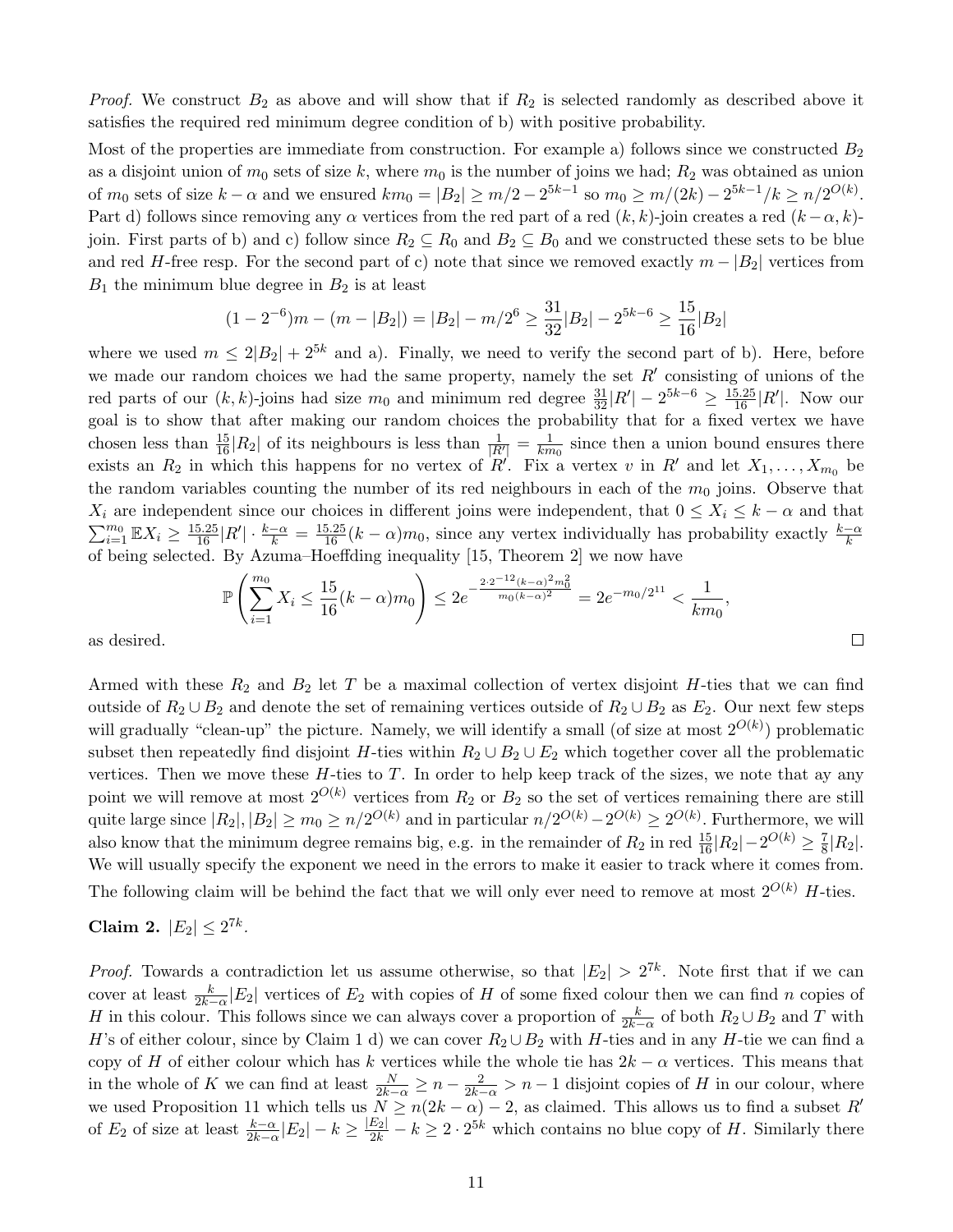is a subset B' of  $E_2$  of size at least  $2 \cdot 2^{5k}$  which contains no red copy of H. By splitting vertices between R' and B' if necessary we can make R' and B' disjoint by losing at most another factor of  $1/2$  in their size. This allows us to use Lemma [6](#page-2-2) to find a  $(k, k)$ -join which in particular contains an H-tie, this is a contradiction to how we constructed  $E_2$ .  $\Box$ 

Now for as long as we can find an H-tie in  $R_2 \cup B_2 \cup E_2$  which uses at least 1 vertex from  $E_2$  we take it out and add it to T. We denote by  $R_3, B_3$  and  $E_3$  the sets of remaining vertices in  $R_2, B_2$  and  $E_2$  resp. Since  $|E_2| \le 2^{7k}$  we know that  $|R_3| \ge |R_2| - 2k2^{7k}, |B_3| \ge |B_2| - 2k2^{7k}$  and  $|E_3| \le |E_2| \le 2^{7k}$ .

The following claim will allow us to impose quite a bit of structure on the colouring between  $E_3$  and  $R_3 \cup B_3$ .

<span id="page-11-0"></span>**Claim 3.** Given a vertex v which has  $2^{5k}$  neighbours of colour  $c_1$  in  $R_3$  and  $2^{5k}$  neighbours of colour  $c_2$ in  $B_3$ , unless  $c_1$  is blue and  $c_2$  is red there exists an H-tie using v and some of these neighbours.

*Proof.* Let R' be the set of  $2^{5k}$  neighbours of v in colour  $c_1$  in R<sub>3</sub> and B' the set of its neighbours in colour  $c_2$  in  $B_3$ . By Lemma [6](#page-2-2) we can find a  $(k, k)$ -join with red part in R' and blue part in B'. W.l.o.g. we may assume the join is red. Now if  $c_2$  is blue we can take v,  $k-1$  vertices from B' and  $k-\alpha$  vertices from R' to get our H-tie, since it still contains a blue  $K_k$  and since  $\alpha \leq k-1$  we can still find a red  $(k-\alpha,\alpha)$ join, which contains a red  $H$ . In the remaining case both  $c_1$  and  $c_2$  are red. Here we can replace a vertex from the red part with v and take  $k - \alpha$  vertices from B' and they still make a red  $(k, k - \alpha)$ -join which makes an  $H$ -tie.  $\Box$ 

The next claim gets us a step closer to our desired structure.

**Claim 4.** There are sets  $R_4 \subseteq R_3$  and  $B_4 \subseteq B_3$  such that  $|R_4| \geq |R_2| - 2^{14k}$  and  $|B_4| \geq |B_2| - 2^{14k}$ ; there are no red edges between  $E_3$  and  $R_4$  and no blue edges between  $E_3$  and  $B_4$  and  $(R_4 \setminus R_3) \cup (B_4 \setminus B_3)$  can be covered by disjoint H-ties.

*Proof.* The previous claim immediately implies that no vertex v of  $E_3$  can have red degree larger than  $2^{5k}$ in  $R_3$  or blue degree larger than  $2^{5k}$  towards  $B_3$ , since otherwise taking whichever colour of its neighbours is most common in the other part we find an  $H$ -tie using  $v$ , all of which we previously removed. Therefore, there are at most  $2^{5k}|E_3| \leq 2^{12k}$  vertices in  $R_3$  which send a blue edge towards  $E_3$  and at most this many vertices in  $B_3$  which send a red edge towards  $E_3$ .

Let v be one of these, at most  $2^{12k}$  vertices, in  $B_3$ . We know its blue degree in  $B_3$  is at least  $\frac{15}{16}|B_2|-2k2^{7k} \ge$  $2k2^{12k} + 2^{5k}$ , where we used Claim [1](#page-9-5) [c\),](#page-9-4) the fact that  $B_3$  is obtained from  $B_2$  by removing up to  $2k2^{7k}$ vertices and the last inequality follows from Claim [1](#page-9-5) [a\).](#page-9-2) Since  $|R_3| \geq |R_2| - 2k2^{7k} \geq 2k2^{12k} + 2 \cdot 2^{5k}$ taking the majority colour neighbours of  $v$  in  $R_3$  and its blue neighbours in  $B_3$  using Claim [3](#page-11-0) we can find an H-tie inside  $R_3 \cup B_3$  containing v. We move this tie to T and repeat within the remaining sets until there are no more red edges between the remainder of  $B_3$  and  $E_3$ . We only need to remove at most  $2^{12k}$ vertices so at most this many ties get removed, since we had an excess of  $2k2^{12k}$  in our degrees before the process, at any point during the process we have at least  $2^{5k}$  left, as needed by Claim [3.](#page-11-0) We can similarly remove any of the at most  $2^{12k}$  vertices in  $R_3$  which send a red edge towards E. We now take  $R_4$  and  $B_4$ to be the remaining sets of vertices inside  $R_3$  and  $B_3$  resp.

Since we removed at most  $2^{12k}$  ties in both of our steps above and each has size at most  $2k$  we have  $|R_4| \geq |R_3| - 2k \cdot 2 \cdot 2^{12k} \geq |R_2| - 2k \cdot 2^{7k} - 4k2^{12k} \geq |R_2| - 2^{14k}$  and similarly  $|B_4| \geq |B_2| - 2^{14k}$ .  $\Box$ 

The claim provides us with new sets  $R_4 \subseteq R_3$  and  $B_4 \subseteq B_3$  and while our set  $E_3$  did not change, for consistency let us set  $E_4 := E_3$ . Let S denote the set of vertices in  $R_4$  which have at least  $k2^{15k}$  blue neighbours in  $B_4$ . We first show that if S is big then we can find a blue  $nH$ .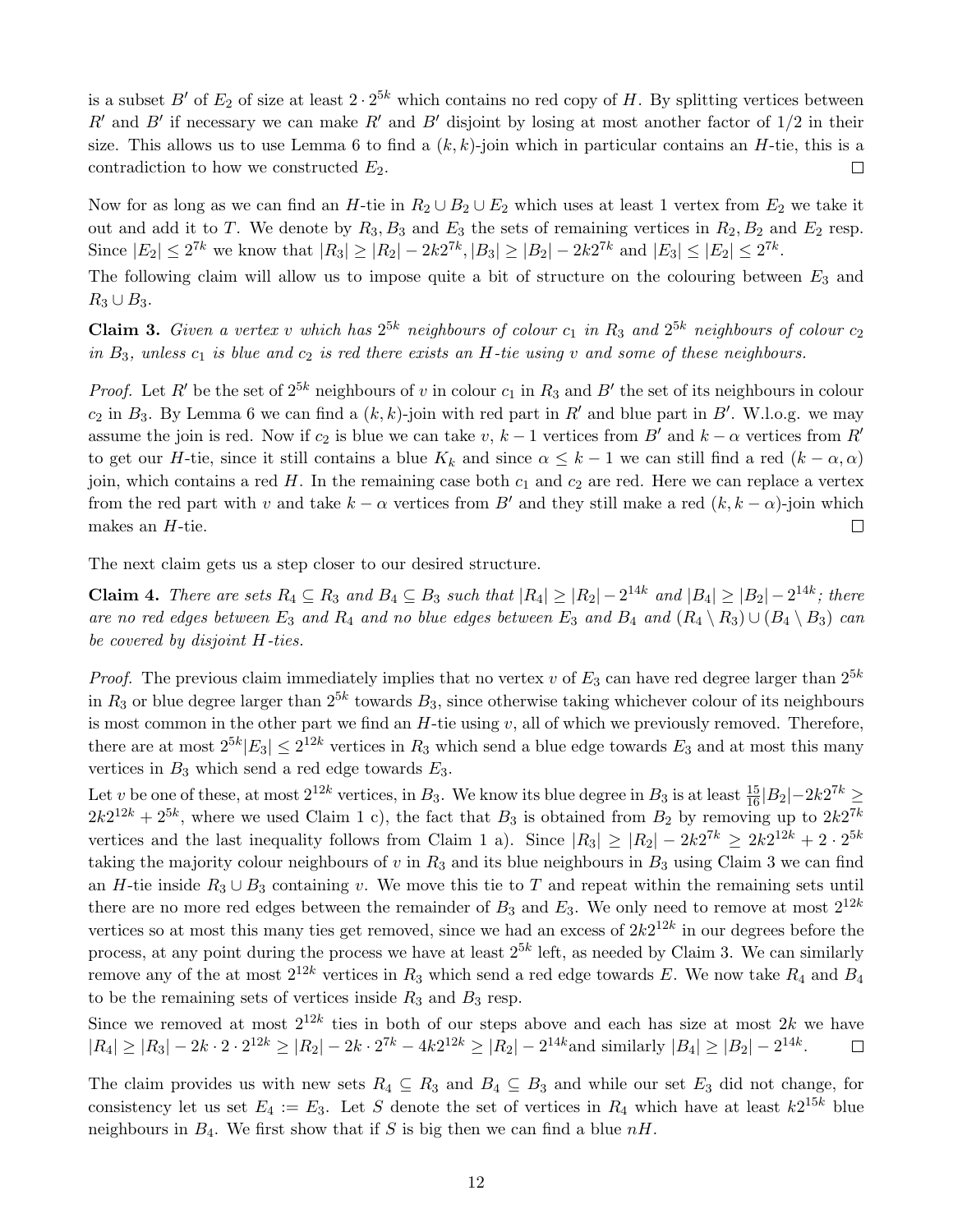Claim 5.  $|S| \le 2^{15k}$ .

*Proof.* Towards a contradiction assume  $|S| > 2^{15k}$ . We will show that we can find at least  $2^{15k}$  vertex disjoint blue copies of H using exactly one vertex from S and having remaining vertices in  $B_4$ . We will find these copies one by one, at any point we have used up at most  $(k-1)2^{15k}$  vertices from  $B_4$ . So, any vertex  $v \in S$  still has at least  $2^{15k}$  available blue neighbours inside  $B_4$  and since  $B_4$  has no red copy of H so by Ramsey's theorem there is a blue copy of  $H$ . Replacing some vertex in this copy with  $v$  we find our new copy of H and can continue until we find our collection of  $2^{15k}$  blue copies of H. The remainder of  $B_4$  has minimum blue degree at least  $\frac{15}{16}|B_2| - 2^{14k} - (k-1)2^{15k} \ge \frac{7}{8}$  $\frac{7}{8}$ | $B_2$ | so by Lemma [8](#page-4-2) we can tile the remainder with blue copies of  $H$ . In particular, taking into account that the tiling might not be perfect, we have covered at least  $|B_4| - (k-1) + 2^{15k} \geq |B_2| + |E_4|$  vertices of  $R_4 \cup B_4 \cup E_4$  with blue copies of H. Noting that  $|B_2| = km_0$  makes a proportion of at least  $\frac{k}{2k-\alpha}$  out of  $R_4 \cup B_4 \subseteq R_2 \cup B_2$  we know that  $|B_2| + |E_4|$  makes at least  $\frac{k}{2k-\alpha}$  proportion of  $R_4 \cup B_4 \cup E_4$ . Since, as usual we can cover the same proportion of T with blue copies of H, this means that as before we get at least  $\frac{N}{2k-\alpha} > n-1$  vertex disjoint blue copies of  $H$ , which is a contradiction.  $\Box$ 

Now in a similar manner as before, since we know each member of S has at least  $2k \cdot 2^{15k} + 2^{5k}$  red neighbours in  $R_4$  we can move at most  $2^{15k}$  vertex disjoint H-ties to T which together contained all vertices of S. Let  $R_5$  and  $B_5$  be the sets of remaining vertices of  $R_4$  and  $B_4$  resp. and again we set  $E_5 := E_4$ . We have  $|R_5| \geq |R_2| - 2^{14k} - 2k \cdot 2^{15k} \geq |R_2| - 2^{17k}$  and  $|B_5| \geq |B_2| - 2^{17k}$  and the new bit of structure we obtained is that every vertex of  $R_5$  has at most  $2^{16k}$  blue neighbours in  $B_5$  so that the vast majority of edges between  $R_5$  and  $B_5$  is red. See Figure [5](#page-9-0) for illustration.

We now obtained enough structure to implement our strategy. Let us define a new colouring  $c'$  of our complete graph. We will introduce a partition of the vertex set R, B and E, where  $E = E_5$  is the exceptional set we obtained above and we take R to be the union of R<sub>5</sub> and  $k-\alpha$  vertices from each H-tie in T while we take B to be a union of  $B_5$  and the remaining k vertices from each H-tie in T. In c' we keep the same colouring of  $E = E_5$  as in our original colouring; we colour R completely red; B completely blue and all edges in-between R and B red; in-between E and R blue and in-between E and B red. This means that the colouring has the desired form and it remains to check that there is no  $H$ -tie using any vertices of  $E$  in  $c'$  and that if it contains a monochromatic copy of  $nH$  then so did our original colouring.

Claim 6. There is no  $H$ -tie in  $c'$  which uses at least one vertex of  $E$ .

*Proof.* Observe first that if there were a copy of an  $H$ -tie using some vertices of  $E$  it would be a subset of E and a red  $(2k, 2k)$ -join with red part in R and blue part in B. So provided we can find in our original colouring a red  $(2k, 2k)$ -join with red part in  $R_5$  and blue part in  $B_5$  this would imply that we could find an  $H$ -tie using the same subset of vertices from  $E$  in our original colouring as well, which is a contradiction. To see such a join exists note that we can find a red  $K_{2k}$  in  $R_5$  since it is blue H-free and has size at least  $2^{3k}$ . Since there are at most  $2k \cdot 2^{16k}$  blue neighbours of some vertex in this clique the remaining  $|B_5| - 2k2^{16k} \geq 2^{3k}$  vertices of  $B_5$  are joined completely in red to our red  $K_{2k}$ . Since they are red H-free we can find a blue  $K_{2k}$  which completes our desired join.  $\Box$ 

Let us now turn to showing there is no monochromatic  $nH$  in  $c'$ . Let us assume, towards a contradiction, that there is a monochromatic  $nH$  in c'. Observe that among the n copies of H making this  $nH$  there are at most  $|E| \leq 2^{7k}$  copies which intersect E. We claim that we can find the same number of copies of H in our original colouring, which in addition use the same number of vertices in both  $R_5$  and  $B_5$  as they do in  $R$  and  $B$  in the new colouring. This will be immediate from the following claim.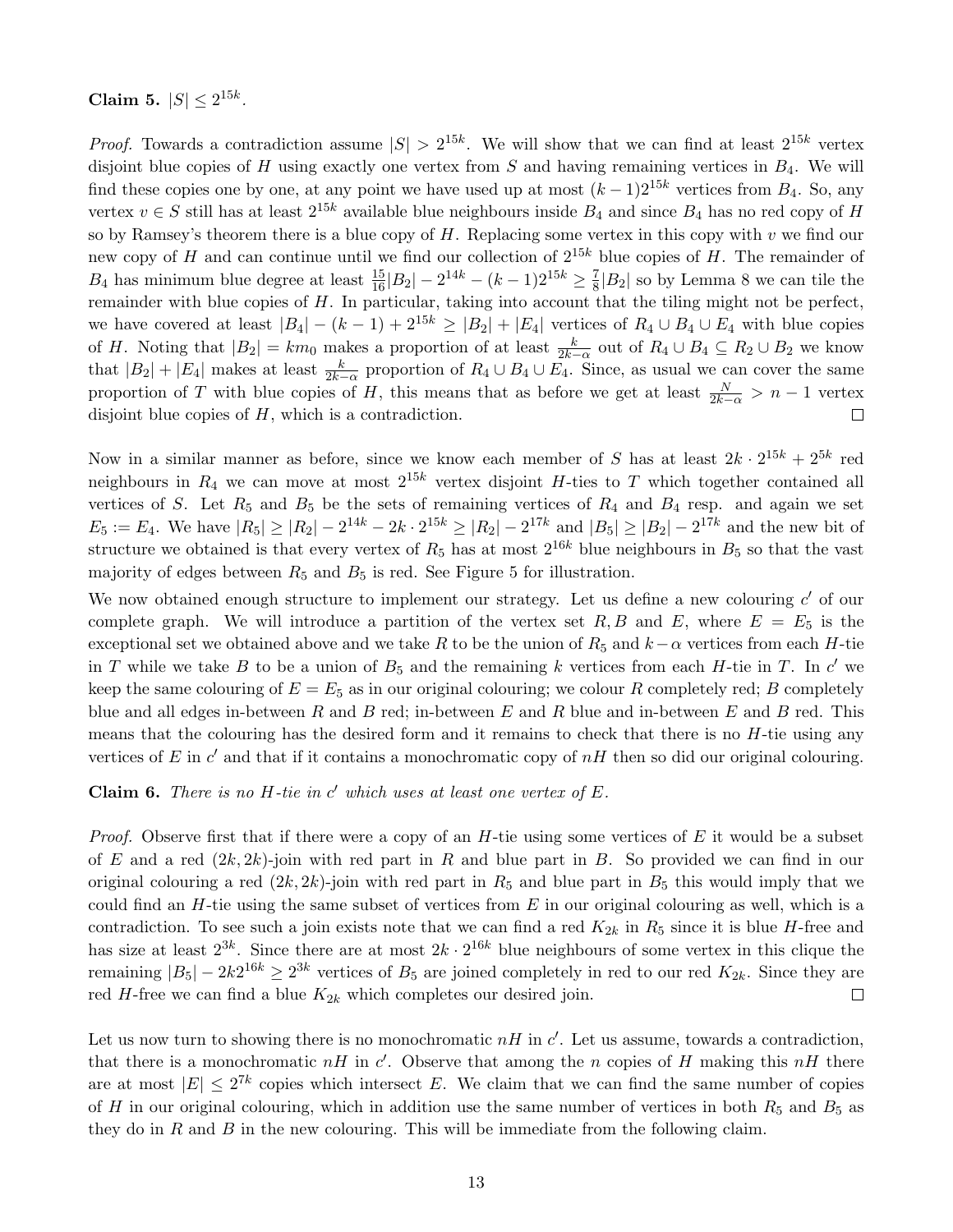### **Claim 7.** We can find  $2^{7k}$  disjoint red  $(k, k)$ -joins with red part in  $R_5$  and blue part inside  $B_5$ .

*Proof.* We find our joins one by one, at any point we have used up at most  $k2^{7k}$  vertices so among the remaining  $|R_5| - k2^{7k} \geq 2^{2k}$  vertices, since  $R_5$  is blue H-free we can find a red  $K_k$ . The k vertices of this clique send at most  $k2^{16k}$  blue edges towards  $B_5$ , so they have at least  $|B_5| - k2^{16k} - k2^{7k} \geq 2^{2k}$  red common neighbours among still available vertices of  $B_5$ , among which we can find a blue  $K_k$ , once again since  $B_5$  is red H-free.  $\Box$ 

Now assign for each of our c'-monochromatic copies of H which intersect E one of the  $(k, k)$ -joins we found above in our original colouring. Looking at any copy of H note that on the union of  $H \cap E$  and vertices of its assigned join both our original and new colouring are exactly the same, so we can find the same (in terms of sizes in each part) copy of  $H$  in our old colouring, which we refer to as the corresponding copy.

Let us now remove all copies of  $H$  intersecting  $E$  in our new colouring and all our corresponding copies of H in our old colouring. In the old colouring let  $R_6$  and  $B_6$  be the sets of remaining vertices from  $R_5$ and  $B_5$  and let t be the number of H-ties making T at this point. Note that  $|B_6| \geq |B_5| - 2k \cdot 2^{7k} \geq$  $|B_2| - 2^{17k} - 2k \cdot 2^{7k} \ge |B_2| - 2^{18k}$  and similarly  $|R_6| \ge |R_2| - 2^{18k}$ . Now, all the remaining copies of H from our monochromatic  $nH$  in c' belong to  $R \cup B$  and in particular taking into account the number of vertices used in the removed copies they have only  $r = |R_6| + t(k - \alpha)$  vertices of R and  $b = |B_6| + tk$ vertices of B at their disposal. We know that on these vertices we can find at most  $\left|\frac{r}{k-a}\right|$  red copies of H since any red copy of H in  $R \cup B$  must use at least  $k - \alpha$  vertices of R since its part in B is an independent set. Since H has no isolated vertices any blue copy of H in  $R \cup B$  must be entirely inside B so we can find at most  $\frac{b}{k}$  $\frac{b}{k}$  disjoint blue copies of H.

If we can show that we can find this many red and blue disjoint copies of H in  $R_6 \cup B_6 \cup T$  in our original colouring we complete the proof since this would imply there was a monochromatic copy of  $nH$  in our original colouring as well. First observe that we can find exactly t copies in either colour in  $T$  so the task reduces to finding  $\left| \frac{|R_6|}{k_2} \right|$  $\frac{|R_6|}{k-\alpha}$  disjoint red copies and  $\frac{|B_6|}{k}$  $\frac{B_6|}{k}$  disjoint blue copies of H in  $R_6 \cup B_6$ . Note that  $B_6$  induces a blue graph with minimum degree at least  $\frac{7}{8}$  $|B_6|$ , this is since we obtained it from  $B_2$  by deleting (several times) at most an exponential number of vertices, minimum degree in  $B_2$  was  $\frac{15}{16}|B_2|$  and  $|B_2|/16 \ge n/2^{O(k)}$  (using Claim [1\)](#page-9-5) is bigger than any exponential number of deleted vertices. Lemma [8](#page-4-2) tells us we can tile it with blue  $H$  which gives precisely the desired number of copies. In the red case similarly  $R_6$  still induces a red graph with minimum degree at least  $\frac{7}{8}|R_6|$  and we can tile it with red copies of  $K_{k-\alpha}$  and our remaining task is to show we can find disjoint sets of  $\alpha$  red common neighbours in  $B_6$  for each of our red  $K_{k-\alpha}$ . This is easily achieved since there are at most  $(k-\alpha)k2^{15k} \leq 2^{16k}$  vertices sending a blue edge towards a fixed set of vertices of our red  $K_{k-\alpha}$  in  $R_6$  and at any point we use up at most

$$
\frac{|R_6|}{k-\alpha} \cdot \alpha \le m_0 \alpha \le m_0 k - 2^{18k} - 2^{16k} - \alpha \le |B_6| - 2^{16k} - \alpha,
$$

where in the first inequality we used that  $R_6 \subseteq R_2$  and  $|R_2| = (k-\alpha)m_0$ , in the second inequality we used  $m_0(k - \alpha) \geq m_0$  which is bigger than any exponential function in k and in the final inequality we used that  $|B_6| \geq |B_2| - 2^{18k} = m_0 k - 2^{18k}$  so we always have new  $\alpha$  vertices of  $B_6$  which are joined completely in red to our current  $K_{k-\alpha}$ . So, indeed we can find our collection of  $\left|\frac{|R_6|}{k-\alpha}\right|$  $\frac{|R_6|}{k-\alpha}$  red H's, completing the proof.  $\Box$ 

Observe that our proof gives a lot of additional information on the relations between sizes of  $R, B$  and  $E$ . For example, we know that  $|R|, |B| \ge m_0 - 2^{O(k)} \ge n/2^{O(k)} - 2^{O(k)} \ge k2^{7k} \ge k|E|$ , since they contain  $R_6$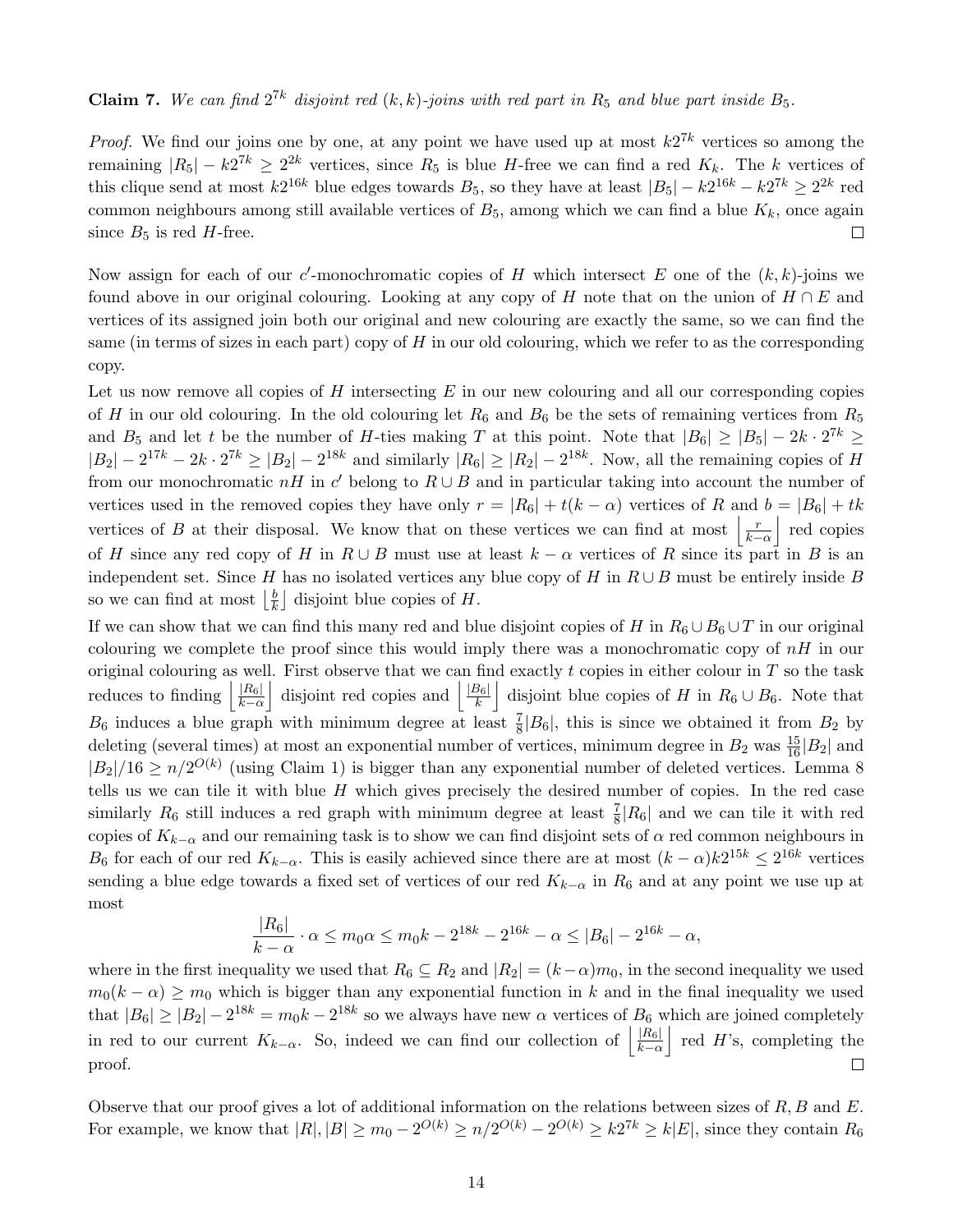and  $B_6$  resp. which we obtain by removing up to  $2^{O(k)}$  vertices from  $R_2, B_2$  both of which have size at least  $m_0$  and using Claims [1](#page-9-5) and [2.](#page-10-0) We also know<sup>[1](#page-14-0)</sup> that  $|B| \ge \frac{k}{2k-\alpha}N - 2^{O(k)} \ge kn - 2^{O(k)} \ge (k-1)n \ge \alpha n$ , since B upon removal of  $2^{O(k)}$  vertices covers a proportion of  $\frac{k}{2k-\alpha}$  of the graph and using Proposition [11](#page-7-1) to lower bound N. It is also not hard to recover these bounds directly from the properties we state. For example, instead of using Claim [2](#page-10-0) we can directly obtain an even stronger bound on  $|E|$ . Observe that E may not contain any monochromatic member of  $\mathcal{D}'(H)$ , defined as the collection of graphs we can obtain by removing an independent set of H of maximum possible size:  $\alpha(H)^2$  $\alpha(H)^2$ . To see this note that if E contained a red  $H' \in \mathcal{D}'(H)$  so with  $k - \alpha$  vertices then taking this H' and k vertices from B would create an H-tie using vertices of  $E$ . Similarly, no such blue  $H'$  can exist in  $E$ . This implies  $|E| \leq r(\mathcal{D}'(H)) \leq r(H) \leq 4^k.$ 

So if we treat  $H$  to be of constant size it is fairly easy to check all possible colourings of sets  $E$  consisting of up to  $4^k$  vertices and to determine the largest number of monochromatic copies of H we can find. While technically this strategy allows one to determine  $r(nH)$  whenever n is large enough so that Theorem [12](#page-8-1) applies, it might seem that in practice it is not of much use. Be that as it may it turns out that in many interesting cases deducing  $r(nH)$  from Theorem [12](#page-8-1) is actually fairly straightforward. For example, this is the case when  $H$  is a clique. In addition we have the following estimates which often turn out to be tight, either in the sense that upper and lower bounds match, or that the argument behind it is easily strengthened to show either the upper or the lower bound is tight. In order to state it we will need to define two more families related to  $\mathcal{D}(H)$ . The first one  $\mathcal{D}_{c}(H)$  is the family of subgraphs of H obtained by removing a maximal independent set of H and taking a connected component of the remainder. Similarly,  $\mathcal{D}'_c(H)$  is the family of subgraphs of H obtained by removing a maximum independent set of H and taking a connected component of the remainder. For example, if  $H = C_6$  we have  $\mathcal{D}(H) = \{2K_2, 3K_1\}, \mathcal{D}'(H) = \{3K_1\}, \mathcal{D}_c(H) = \{K_2, K_1\}$  and  $\mathcal{D}'_c(H) = \{K_1\}.$ 

**Theorem 13.** Let H be a connected k-vertex graph and  $n \geq 2^{O(k)}$  then

$$
r(\mathcal{D}_c(H), \mathcal{D}(H)) - 2 \le r(nH) - (2|H| - \alpha(H))n \le r(\mathcal{D}'_c(H), \mathcal{D}(H)) - 2.
$$

**Proof.** Let us begin with the lower bound. We will take a 2-colouring of a complete graph on  $(2k-\alpha)n+$  $r(\mathcal{D}_c(H), \mathcal{D}(H)) - 3$  vertices whose vertex set we partition into sets R, B and E of size  $(k-\alpha)n-1$ ,  $kn-1$ and  $r(\mathcal{D}_c(H), \mathcal{D}(H)) - 1$  resp. We colour all edges inside R red and inside B blue, all edges between R and  $B$  red,  $E$  and  $B$  red and  $E$  and  $R$  blue, while we colour  $E$  in such a way to avoid any red member of  $\mathcal{D}_c(H)$  and any blue member of  $\mathcal{D}(H)$ . Observe first that there are no blue copies of H which use any vertices from  $E \cup R$  since H is assumed to be connected and E contains no member of  $\mathcal{D}(H)$ . Since there are  $n|H| - 1$  vertices in B we can not fit n disjoint blue copies there. In terms of red copies, the portion of any red copy of  $H$  inside  $E$  may be obtained by removing an independent set of  $H$  (its part inside B) and is disconnected from its part in R. This means that its part inside E, provided it is non-empty, contains a member of  $\mathcal{D}_c(H)$ . So any red copy of H must be completely contained in  $R \cup B$  and hence needs to use at least  $k - \alpha$  vertices of R. Since  $|R| < n(k - \alpha)$  this means there can be no red copy of  $nH$ . Turning to the upper bound, let us apply Theorem [12](#page-8-1) to obtain a partition of the vertex set of the complete graph on  $r(nH) - 1$  vertices into sets R, B and E and a colouring of its edges satisfying the properties stated in the theorem. First, as long as we can find a blue copy of  $H$  which uses any vertices from E we take it out, when we stop, the remaining set E' contains no blue member of  $\mathcal{D}(H)$  as it together with some vertices of  $R$  would give another blue copy of  $H$  and we always have enough vertices

<span id="page-14-1"></span><span id="page-14-0"></span><sup>&</sup>lt;sup>1</sup>Under the (w.l.o.g.) assumption the edges in between R and B are red.

<sup>&</sup>lt;sup>2</sup>Recall here that  $\mathcal{D}(H)$  stands for the family of subgraphs of H obtained by removing maximal independent sets so in particular  $\mathcal{D}'(H) \subseteq \mathcal{D}(H)$ .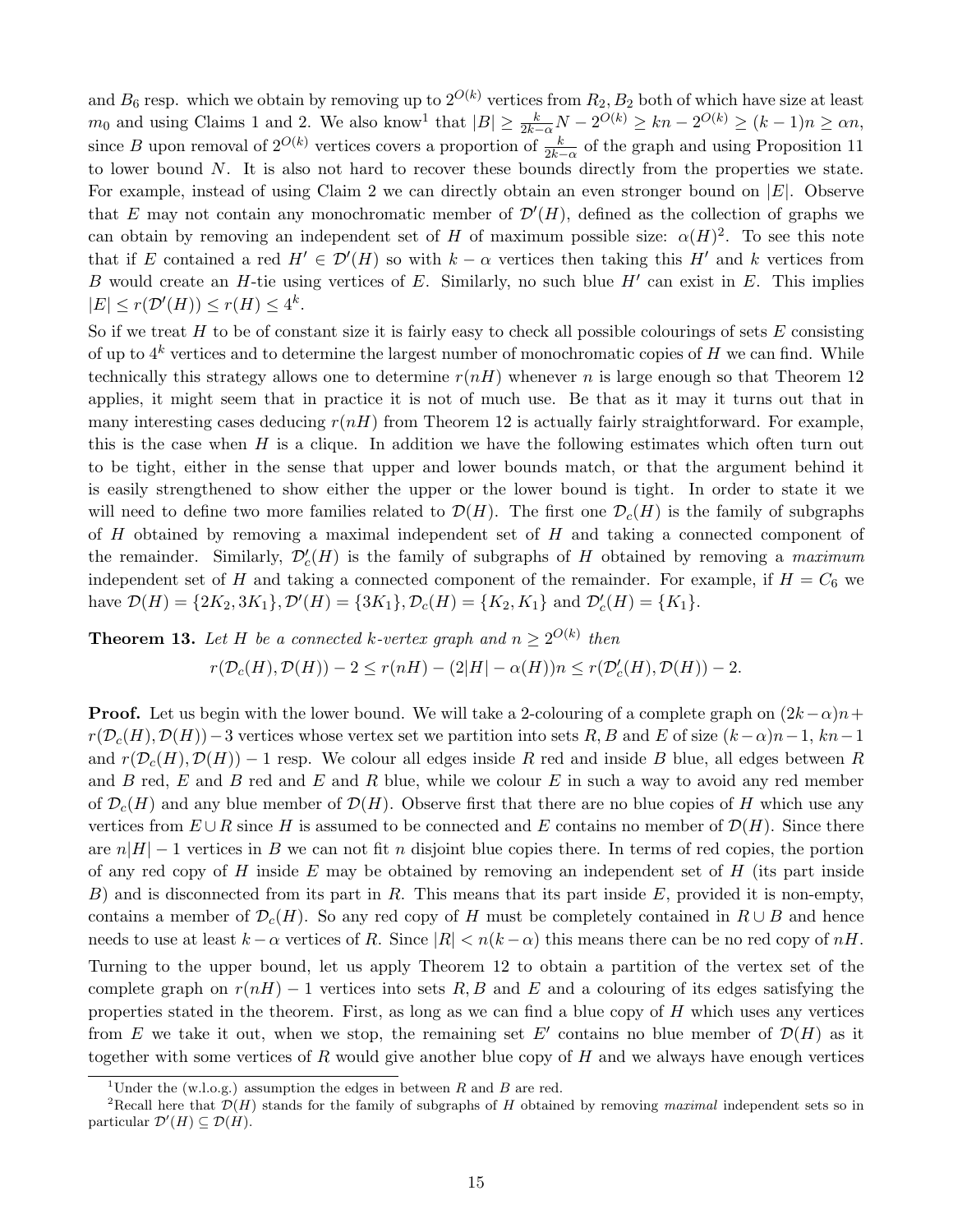of R remaining since  $|R| \ge k|E|$ . The removed vertices together with all vertices from B can span at most  $n|H| - 1$  vertices or they would contain a blue  $nH$ . Observe also that  $|R| \leq (k - \alpha)n - 1$  or we can find a red copy of  $nH$  this means E' has size at least  $r(\mathcal{D}(H), \mathcal{D}'_c(H))$  so it must contain a red  $H' \in \mathcal{D}'_c(H)$ . But then taking  $k - \alpha - |H'|$  vertices of R and k of B we find an H-tie intersecting E, a contradiction.  $\Box$ 

The bounds in the above result may seem fairly similar and it is indeed not at all trivial to find an example for which the bounds do not match. For example, the bounds match for any graph  $H$  in which every maximal independent set is of maximum size. As a concrete example when  $H = K_k$  we have  $\mathcal{D}(H) = \mathcal{D}_c(H) = \mathcal{D}'_c(H) = \{K_{k-1}\}\$  which means the above theorem gives Theorem [3](#page-1-1) as a corollary. Finally, let us formally conclude Theorem [2](#page-1-0) from Theorem [12.](#page-8-1)

**Proof of Theorem [2.](#page-1-0)** Let  $n_0$  be the smallest value of n for which Theorem [12](#page-8-1) applies. Our goal is to show that for any  $n > n_0$  we have  $r(nH) = r((n-1)H) + 2k - \alpha$ , where as usual  $k = |H|$  and  $\alpha = \alpha(H)$ . Let  $c_n$  be the nH critical colouring guaranteed by Theorem [12](#page-8-1) with defining sets R, B and E. We may assume w.l.o.g. that edges between  $R$  and  $B$  are red. As discussed previously we may also assume  $|R|, |B| \geq k$ . We now claim that if we remove  $k - \alpha$  vertices from R and k vertices from B we obtain a colouring without a monochromatic  $(n-1)H$ . This is indeed immediate since if we could find a monochromatic  $(n-1)H$  then we can extend it into a monochromatic copy of nH using the removed vertices, since they spanned a red  $(k - \alpha, k)$ -join which contains both a red and a blue copy of H. This implies  $r((n-1)H) \ge r(nH) - (2k - \alpha)$ .

Let now  $c_{n-1}$  be the  $(n-1)H$  critical colouring guaranteed by Theorem [12](#page-8-1) with defining sets  $R', B'$  and E'. We may assume w.l.o.g. that edges between  $R'$  and  $B'$  are red. As discussed previously we may also assume  $|E'| \leq 2^{O(k)}$ , as well as  $|R'|, |B'| \geq k|E'|$  and  $|B'| \geq \alpha n + 2^{O(k)}$ . We now claim that if we add  $k - \alpha$  vertices to R' and k vertices to B' we obtain a colouring without a monochromatic nH. To see this suppose otherwise and assume we can find a monochromatic  $nH$ . Assume first the colour is blue. Note that at most  $|E'| \leq 2^{O(k)}$  of the copies can use a vertex of E' and any other copy must be completely contained within the blue part. Removing  $k$  vertices making such a copy of  $H$  implies we had a blue  $(n-1)H$  in  $c_{n-1}$ , which is a contradiction (we are using the fact all the vertices inside the blue part are joined to all other vertices in the same way). If the colour was red, similarly we must be able to find a copy disjoint from E', which hence must use at least  $k - \alpha$  vertices from the red part. Again removing the k vertices making this copy of H gives a red copy of  $(n-1)H$  (we are using here the fact this  $(n-1)H$  can use at most  $2^{O(k)} + (n-1)\alpha$  vertices from the blue part). This shows  $r(nH) \ge r((n-1)H) + 2k - \alpha$ .  $\Box$ 

## 5 Concluding remarks

Answering the question of Burr, Erdős and Spencer [\[5\]](#page-16-3) from 1975, in this paper we showed that the Ramsey number of the copy graph  $nH$  settles in its long term behaviour, already when n is exponential in  $|H|$ . As we already discussed in the introduction, this is essentially best possible in general. That said a conditional improvement may still be possible, namely it could be interesting to show that the long term behaviour occurs already when  $n \geq O(r(H))$ , since for graphs H with smaller  $r(H)$  this would be a significant improvement over our result. Our arguments definitely seem to offer a lot of potential here. Perhaps a good starting point would be to show something of the sort is true in the somewhat easier asymmetric case of  $r(G, nH)$  where there is only one place in our proof of Theorem [4](#page-2-0) which really requires an exponential number of vertices.

While we decided to focus on the original, classical instance of the problem raised already by Burr, Erdős and Spencer in order to present our new ideas more clearly our methods are fairly robust. For example,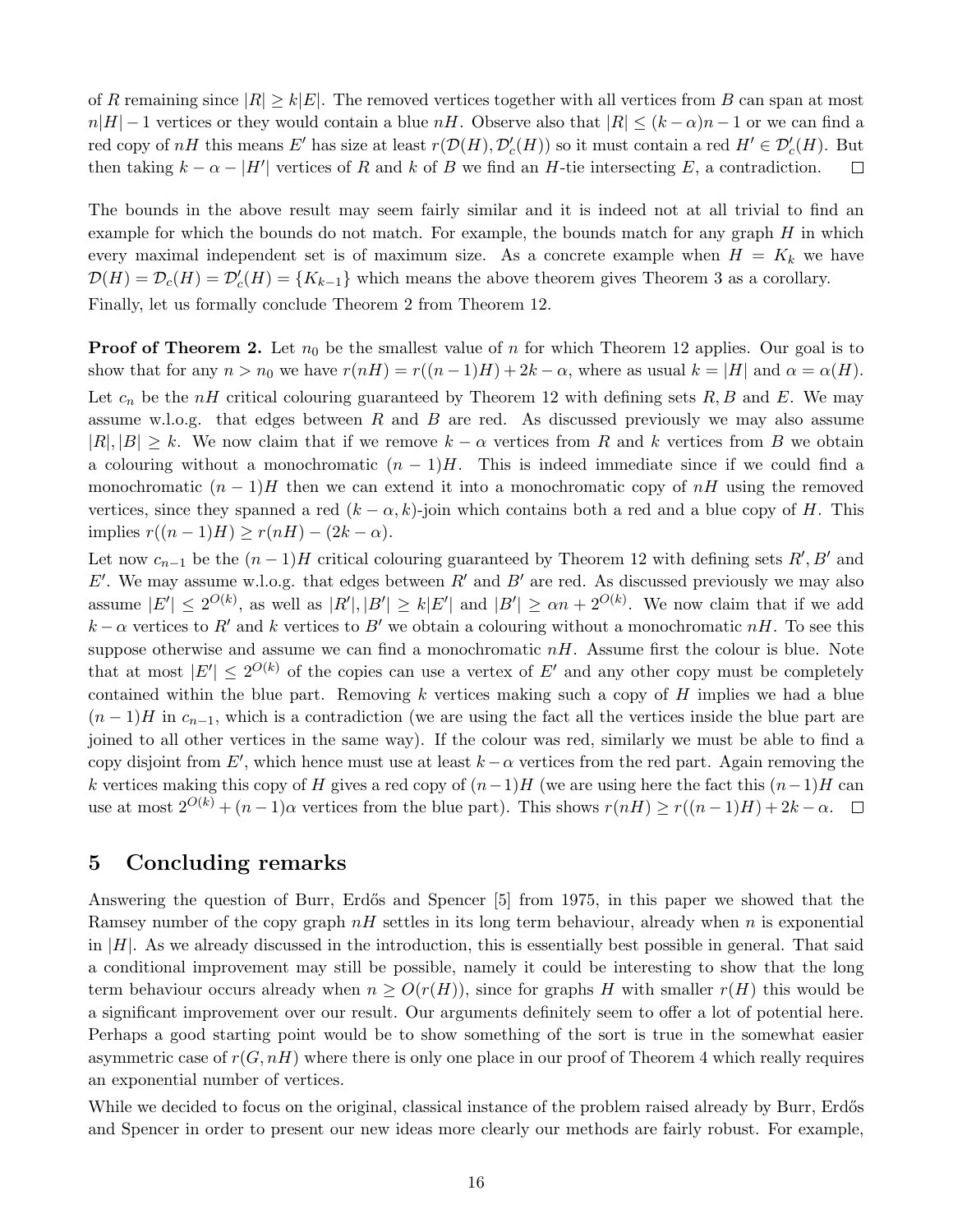a natural generalisation is to consider  $r(G, H)$  where G and H are taken to be disjoint unions of n and m graphs taken from some finite families  $G$  and  $H$ , respectively. This was considered by Burr in [\[3\]](#page-16-6), where he established a result along the lines of our Theorem [12,](#page-8-1) but with a much stronger requirement on how large  $\min(n, m)$  should be. Our methods should allow one to obtain similar, essentially optimal improvement in this setting as well. This together with only assuming a lower bound on  $\max(n, m)$  has the makings of a nice student project.

A final further direction considers an analogous question in other settings. A particularly nice setting that comes to mind is that of tournaments. Here, a nice starting point may be the natural analogue of Theorem [3](#page-1-1) which asks for how big a tournament you need to take in order to find n vertex disjoint copies of a transitive tournament on k vertices, denoted  $\text{Tr}_k$ . Here the answer is that the vertex set of any sufficiently large tournament may be decomposed into vertex disjoint  $Tr_k$ . This result is attributed to Erdős (see [\[21\]](#page-17-12)) and independently to Lonc and Truszcyński [\[16\]](#page-17-13). The next question is how big is "sufficiently large"? Erdős' argument needs  $4^k$  vertices while a more general approach of Lonc and Truszcyński requires a double exponential number. Erdős' argument was matched by Caro [\[6\]](#page-16-7) who strengthened the general approach of [\[16\]](#page-17-13). On the other hand, the best known result, due to Erdős and Moser from 1964 [\[9\]](#page-16-8), allowing one to find even a single copy of  $\text{Tr}_k$  requires at least about  $2^k$  vertices. After the first version of this paper appeared on Arxiv Zach Hunter observed that one can easily modify Lemma [8](#page-4-2) by replacing cliques with transitive tournaments in order to improve the bounds of Erdős and Caro and show that  $k^{O(1)}2^k$  vertices already suffice to tile with  $\text{Tr}_k$ . This might be viewed as a single colour analogue of our Ramsey problem which would be trivial in the undirected case, so perhaps a more fitting analogue would be to ask what happens if the tournament is 2-coloured and we consider the so called oriented Ramsey numbers (see [\[1\]](#page-16-9) for more details and definitions).

Acknowledgments. We would like to thank Shoham Letzter, Zach Hunter and Domagoj Bradač for careful reading of an early draft of this paper and a number of useful comments and suggestions.

### References

- <span id="page-16-9"></span>[1] M. Bucić, S. Letzter, and B. Sudakov, *Directed Ramsey number for trees*, J. Combin. Theory Ser. B 137 (2019), 145–177.
- <span id="page-16-4"></span>[2] S. A. Burr, On the Ramsey numbers  $r(G, nH)$  and  $r(nG, nH)$  when n is large, Discrete Math. 65 (1987), no. 3, 215–229.
- <span id="page-16-6"></span>[3]  $\ldots$ , On Ramsey numbers for large disjoint unions of graphs, Discrete Math. **70** (1988), no. 3, 277–293.
- <span id="page-16-5"></span>[4] S. A. Burr, P. Erdős, R. J. Faudree, and R. H. Schelp, On the difference between consecutive Ramsey numbers, Utilitas Math. 35 (1989), 115–118.
- <span id="page-16-3"></span>[5] S. A. Burr, P. Erdős, and J. H. Spencer, Ramsey theorems for multiple copies of graphs, Trans. Amer. Math. Soc. 209 (1975), 87–99.
- <span id="page-16-7"></span>[6] Y. Caro, Decomposition of large combinatorial structures, Arch. Math. (Basel) 52 (1989), no. 3, 289–297.
- <span id="page-16-0"></span>[7] D. Conlon, A new upper bound for diagonal Ramsey numbers, Ann. of Math. (2) 170 (2009), no. 2, 941–960.
- <span id="page-16-2"></span>[8] P. Erdős, *Some remarks on the theory of graphs*, Bull. Amer. Math. Soc. **53** (1947), 292–294.
- <span id="page-16-8"></span>[9] P. Erdős and L. Moser, On the representation of directed graphs as unions of orderings, Magyar Tud. Akad. Mat. Kutató Int. Közl. 9 (1964), 125–132.
- <span id="page-16-1"></span>[10] P. Erdős and G. Szekeres, A combinatorial problem in geometry, Compositio Math. 2 (1935), 463–470.